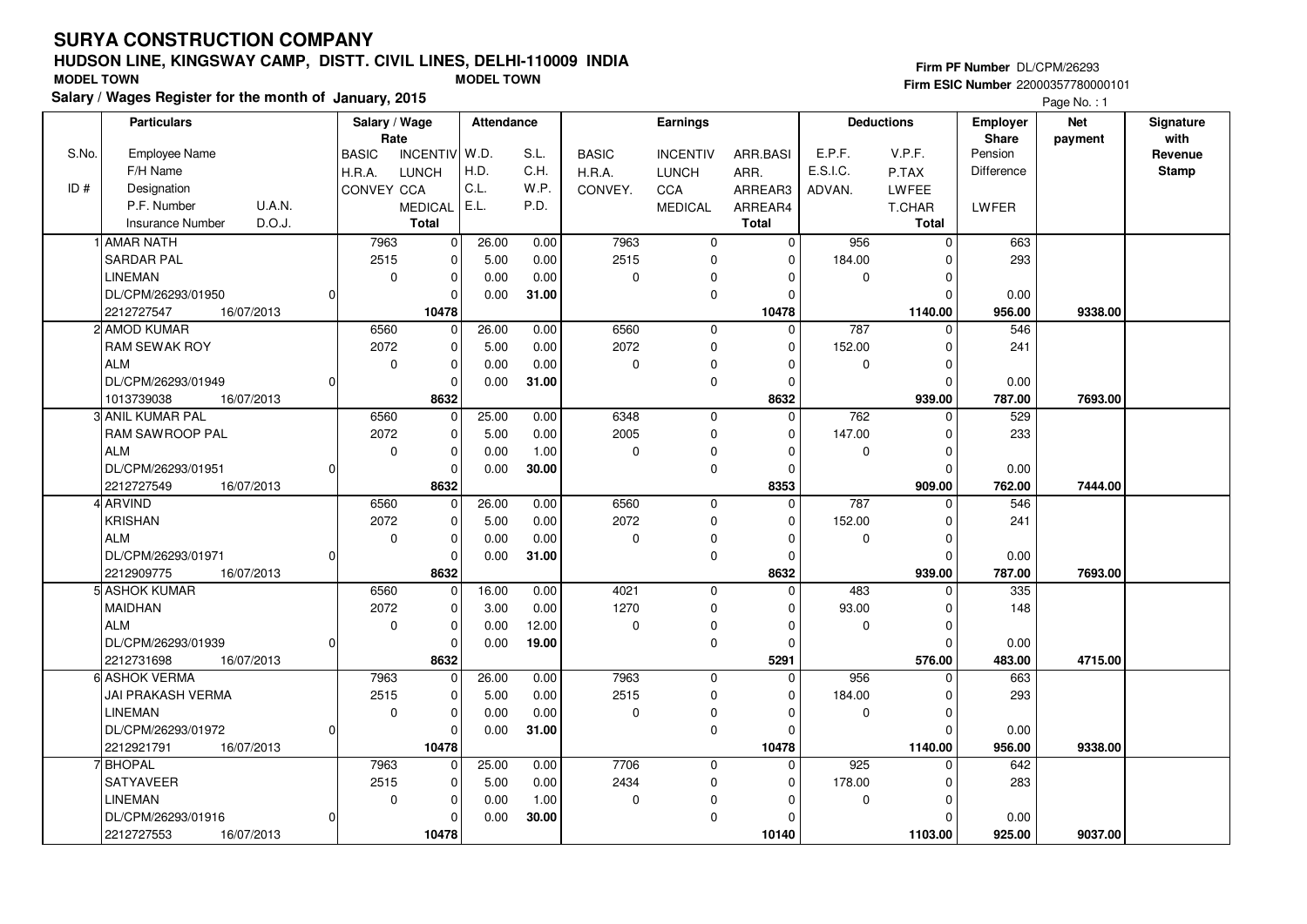**Particulars**

## **HUDSON LINE, KINGSWAY CAMP, DISTT. CIVIL LINES, DELHI-110009 INDIA**

#### **Salary / Wages Register for the month of January, 2015 MODEL TOWN MODEL TOWN** BASICH.R.A.CONVEYINCENTIVLUNCHCCAMEDICALARR.BASIARR.ARREAR3ARREAR4**TotalSalary / Wage RateAttendance Earnings**BASICH.R.A.CONVEY.INCENTIVLUNCHCCAMEDICAL**Total**ADVAN.P.TAXLWFEET.CHARE.P.F. V.P.F. E.S.I.C.**Total**PensionDifferenceLWFER**Deductions Employer Share**W.D.H.D.C.L.E.L.S.L.C.H.W.P.P.D.**Firm PF Number** DL/CPM/26293 **Firm ESIC Number** 22000357780000101**Net paymentSignaturewith**Page No.: 2 6560 $\overline{0}$  $\overline{0}$  4444 $\overline{0}$  533 0 37017.000.00

|       |                                   |                   | Rate                       |       |       |              |                 |             |              |              | <b>Share</b> | payment | with         |
|-------|-----------------------------------|-------------------|----------------------------|-------|-------|--------------|-----------------|-------------|--------------|--------------|--------------|---------|--------------|
| S.No. | <b>Employee Name</b>              | <b>BASIC</b>      | INCENTIV W.D.              |       | S.L.  | <b>BASIC</b> | <b>INCENTIV</b> | ARR.BASI    | E.P.F.       | V.P.F.       | Pension      |         | Revenue      |
|       | F/H Name                          | H.R.A.            | <b>LUNCH</b>               | H.D.  | C.H.  | H.R.A.       | <b>LUNCH</b>    | ARR.        | E.S.I.C.     | P.TAX        | Difference   |         | <b>Stamp</b> |
| ID#   | Designation                       | <b>CONVEY CCA</b> |                            | C.L.  | W.P.  | CONVEY.      | CCA             | ARREAR3     | ADVAN.       | <b>LWFEE</b> |              |         |              |
|       | U.A.N.<br>P.F. Number             |                   | <b>MEDICAL</b>             | E.L.  | P.D.  |              | <b>MEDICAL</b>  | ARREAR4     |              | T.CHAR       | <b>LWFER</b> |         |              |
|       | D.O.J.<br><b>Insurance Number</b> |                   | <b>Total</b>               |       |       |              |                 | Total       |              | <b>Total</b> |              |         |              |
|       | 8 DEVENDER KUMAR                  | 6560              | 0                          | 17.00 | 0.00  | 4444         | 0               | $\mathbf 0$ | 533          | 0            | 370          |         |              |
|       | <b>SHRI RAM</b>                   | 2072              | $\mathbf 0$                | 4.00  | 0.00  | 1404         | 0               | $\mathbf 0$ | 103.00       | 0            | 163          |         |              |
|       | ALM                               |                   | $\mathbf 0$<br>0           | 0.00  | 10.00 | $\mathbf 0$  | $\mathbf 0$     | $\mathbf 0$ | $\Omega$     | 0            |              |         |              |
|       | DL/CPM/26293/01900                | $\Omega$          | $\Omega$                   | 0.00  | 21.00 |              | 0               | $\Omega$    |              | 0            | 0.00         |         |              |
|       | 16/07/2013<br>2212727556          |                   | 8632                       |       |       |              |                 | 5848        |              | 636.00       | 533.00       | 5212.00 |              |
|       | 9 DEVI SINGH                      | 7963              | $\Omega$                   | 22.00 | 0.00  | 6936         | $\mathbf 0$     | $\Omega$    | 832          | $\Omega$     | 578          |         |              |
|       | <b>MAKRAND PAL</b>                | 2515              | $\mathbf 0$                | 5.00  | 0.00  | 2190         | $\mathbf 0$     | $\mathbf 0$ | 160.00       | $\mathbf 0$  | 254          |         |              |
|       | <b>LINEMAN</b>                    |                   | $\mathbf 0$<br>$\mathbf 0$ | 0.00  | 4.00  | $\mathbf 0$  | $\mathbf 0$     | $\mathbf 0$ | $\Omega$     | 0            |              |         |              |
|       | DL/CPM/26293/01952                | $\Omega$          | 0                          | 0.00  | 27.00 |              | $\mathbf 0$     | $\Omega$    |              | $\mathbf 0$  | 0.00         |         |              |
|       | 2212727557<br>16/07/2013          |                   | 10478                      |       |       |              |                 | 9126        |              | 992.00       | 832.00       | 8134.00 |              |
|       | 10 DINESH KUMAR                   | 7963              | $\Omega$                   | 24.00 | 0.00  | 7449         | $\mathbf 0$     | $\mathbf 0$ | 894          | $\Omega$     | 621          |         |              |
|       | <b>RAM KALAN SINGH</b>            | 2515              | 0                          | 5.00  | 0.00  | 2353         | 0               | $\mathbf 0$ | 172.00       | $\pmb{0}$    | 273          |         |              |
|       | <b>LINEMAN</b>                    |                   | $\mathbf 0$<br>$\mathbf 0$ | 0.00  | 2.00  | $\mathbf 0$  | 0               | $\mathbf 0$ | $\Omega$     | 0            |              |         |              |
|       | DL/CPM/26293/01921                | $\Omega$          | $\mathbf 0$                | 0.00  | 29.00 |              | 0               | $\mathbf 0$ |              | $\Omega$     | 0.00         |         |              |
|       | 2212727558<br>16/07/2013          |                   | 10478                      |       |       |              |                 | 9802        |              | 1066.00      | 894.00       | 8736.00 |              |
|       | 11 GREAT MINZ                     | 6560              | 0                          | 26.00 | 0.00  | 6560         | 0               | $\mathbf 0$ | 787          | $\Omega$     | 546          |         |              |
|       | <b>MAHUL MINZ</b>                 | 2072              | 0                          | 5.00  | 0.00  | 2072         | 0               | $\mathbf 0$ | 152.00       | 0            | 241          |         |              |
|       | ALM                               |                   | $\mathbf 0$<br>0           | 0.00  | 0.00  | $\mathbf 0$  | $\mathbf 0$     | $\mathbf 0$ | $\mathbf{0}$ | 0            |              |         |              |
|       | DL/CPM/26293/01937                | $\overline{0}$    | 0                          | 0.00  | 31.00 |              | 0               | $\mathbf 0$ |              | $\mathbf 0$  | 0.00         |         |              |
|       | 2212727559<br>16/07/2013          |                   | 8632                       |       |       |              |                 | 8632        |              | 939.00       | 787.00       | 7693.00 |              |
|       | 12 JAG MOHAN                      | 7963              | $\Omega$                   | 14.00 | 0.00  | 4624         | $\Omega$        | $\mathbf 0$ | 555          | $\Omega$     | 385          |         |              |
|       | <b>RAJA RAM</b>                   | 2515              | 0                          | 4.00  | 0.00  | 1460         | $\mathbf 0$     | $\Omega$    | 107.00       | $\mathbf 0$  | 170          |         |              |
|       | <b>LINEMAN</b>                    |                   | $\mathbf 0$<br>$\mathbf 0$ | 0.00  | 13.00 | $\mathbf 0$  | $\mathbf 0$     | $\mathbf 0$ | $\Omega$     | $\mathbf 0$  |              |         |              |
|       | DL/CPM/26293/01901                | $\Omega$          | 0                          | 0.00  | 18.00 |              | $\mathbf 0$     | $\mathbf 0$ |              | $\mathbf 0$  | 0.00         |         |              |
|       | 2212727562<br>16/07/2013          |                   | 10478                      |       |       |              |                 | 6084        |              | 662.00       | 555.00       | 5422.00 |              |
|       | 13 JAGDISH YADAV                  | 6560              | $\overline{0}$             | 26.00 | 0.00  | 6560         | $\mathbf 0$     | $\mathbf 0$ | 787          | $\Omega$     | 546          |         |              |
|       | <b>RAM NARESH YADAV</b>           | 2072              | 0                          | 5.00  | 0.00  | 2072         | $\mathbf 0$     | $\mathbf 0$ | 152.00       | $\mathbf 0$  | 241          |         |              |
|       | <b>ALM</b>                        |                   | $\mathbf 0$<br>0           | 0.00  | 0.00  | $\mathbf 0$  | 0               | $\mathbf 0$ | $\Omega$     | 0            |              |         |              |
|       | DL/CPM/26293/01948                | $\Omega$          | $\mathbf{0}$               | 0.00  | 31.00 |              | 0               | $\mathbf 0$ |              | $\mathbf 0$  | 0.00         |         |              |
|       | 1013726467<br>16/07/2013          |                   | 8632                       |       |       |              |                 | 8632        |              | 939.00       | 787.00       | 7693.00 |              |
|       | 14 JATA SHANKAR                   | 7963              | $\overline{0}$             | 26.00 | 0.00  | 7963         | $\mathbf{0}$    | $\mathbf 0$ | 956          | $\mathbf 0$  | 663          |         |              |
|       | <b>ASHOK KUMAR</b>                | 2515              | $\mathbf 0$                | 5.00  | 0.00  | 2515         | 0               | $\mathbf 0$ | 184.00       | $\pmb{0}$    | 293          |         |              |
|       | <b>LINEMAN</b>                    |                   | $\mathbf 0$<br>$\mathbf 0$ | 0.00  | 0.00  | $\mathbf 0$  | 0               | $\mathbf 0$ | $\Omega$     | $\mathbf 0$  |              |         |              |
|       | DL/CPM/26293/01953                | $\Omega$          | $\overline{0}$             | 0.00  | 31.00 |              | 0               | $\mathbf 0$ |              | $\Omega$     | 0.00         |         |              |
|       | 2212727564<br>16/07/2013          |                   | 10478                      |       |       |              |                 | 10478       |              | 1140.00      | 956.00       | 9338.00 |              |
|       |                                   |                   |                            |       |       |              |                 |             |              |              |              |         |              |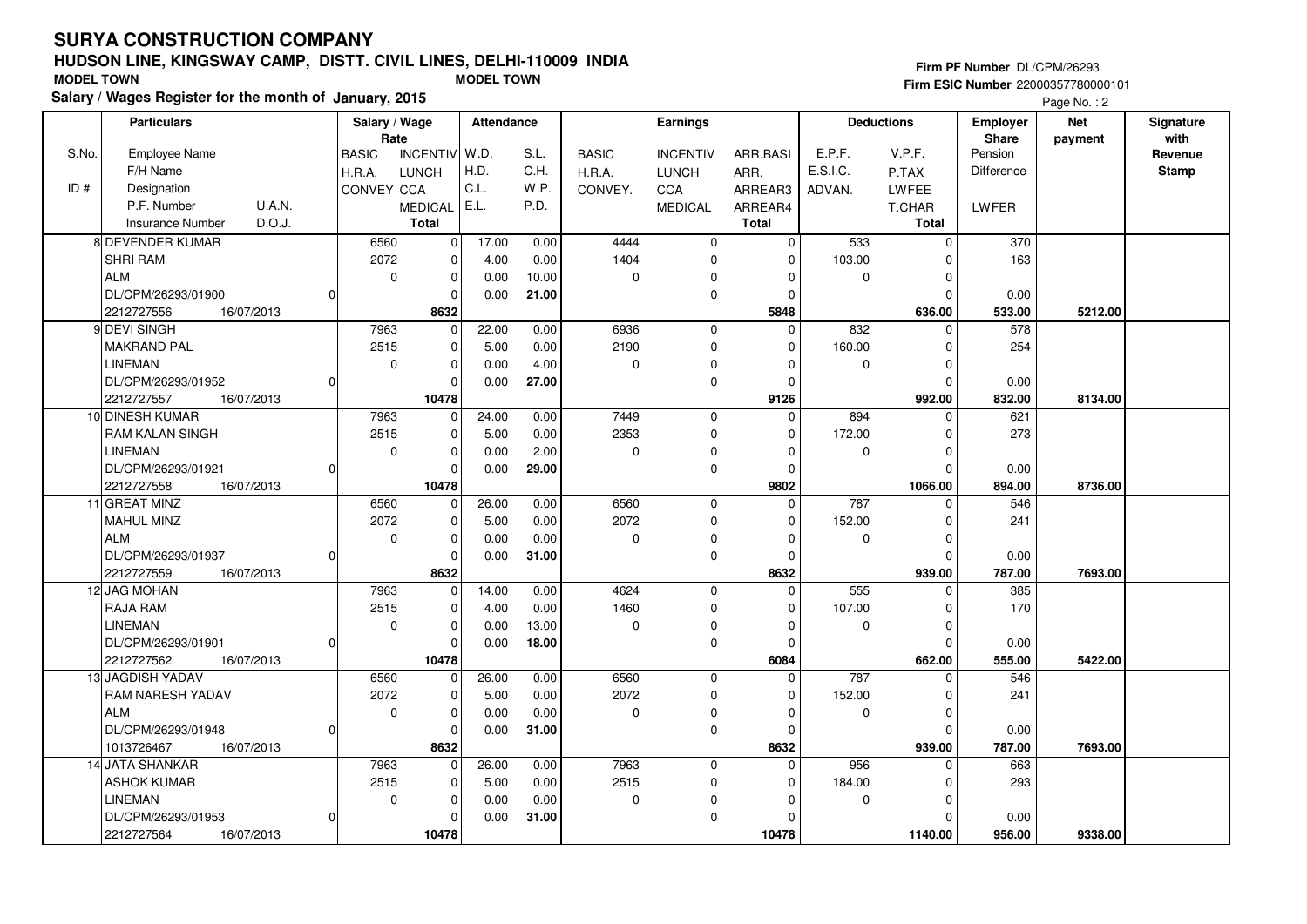ALM

2212727575 **8632**

2212727574 **8632**

<sup>21</sup> MUKESH KUMARGAJODHARALM

DL/CPM/26293/01954

DL/CPM/26293/01902

16/07/2013

16/07/2013

#### **HUDSON LINE, KINGSWAY CAMP, DISTT. CIVIL LINES, DELHI-110009 INDIAFirm ESIC Number** 22000357780000101 **MODEL TOWN MODEL TOWN**

 $\overline{0}$ 

 6560 2072 $\overline{0}$ 

0

 $\Omega$ 

 $\overline{0}$  $\overline{0}$ 8632  0.000.00

13.00 2.00 0.000.00

 1.00**30.00**

 0.00 0.00 16.00**15.00**

 $\overline{0}$ 

 $\overline{0}$  $\overline{0}$  $\overline{0}$ 8632

**Salary / Wages Register for the month of**

|       | lary / Wages Register for the month of January, 2015 |   |                       |               |            |       |              |                 |              |          |                   |                                 | Page No.: 3           |                   |
|-------|------------------------------------------------------|---|-----------------------|---------------|------------|-------|--------------|-----------------|--------------|----------|-------------------|---------------------------------|-----------------------|-------------------|
|       | <b>Particulars</b>                                   |   | Salary / Wage<br>Rate |               | Attendance |       |              | <b>Earnings</b> |              |          | <b>Deductions</b> | <b>Employer</b><br><b>Share</b> | <b>Net</b><br>payment | Signature<br>with |
| S.No. | <b>Employee Name</b>                                 |   | <b>BASIC</b>          | INCENTIV W.D. |            | S.L.  | <b>BASIC</b> | <b>INCENTIV</b> | ARR.BASI     | E.P.F.   | V.P.F.            | Pension                         |                       | Revenue           |
|       | F/H Name                                             |   | H.R.A.                | <b>LUNCH</b>  | H.D.       | C.H.  | H.R.A.       | <b>LUNCH</b>    | ARR.         | E.S.I.C. | P.TAX             | Difference                      |                       | <b>Stamp</b>      |
| ID#   | Designation                                          |   | <b>CONVEY CCA</b>     |               | C.L.       | W.P.  | CONVEY.      | <b>CCA</b>      | ARREAR3      | ADVAN.   | LWFEE             |                                 |                       |                   |
|       | U.A.N.<br>P.F. Number                                |   |                       | MEDICAL E.L.  |            | P.D.  |              | <b>MEDICAL</b>  | ARREAR4      |          | T.CHAR            | LWFER                           |                       |                   |
|       | D.O.J.<br><b>Insurance Number</b>                    |   |                       | <b>Total</b>  |            |       |              |                 | <b>Total</b> |          | <b>Total</b>      |                                 |                       |                   |
|       | 15 JITENDER                                          |   | 6560                  | $\Omega$      | 26.00      | 0.00  | 6560         | 0               | 0            | 787      | $\Omega$          | 546                             |                       |                   |
|       | <b>VASUDEV</b>                                       |   | 2072                  | $\Omega$      | 5.00       | 0.00  | 2072         | 0               | 0            | 152.00   |                   | 241                             |                       |                   |
|       | <b>ALM</b>                                           |   | $\Omega$              | $\Omega$      | 0.00       | 0.00  | $\Omega$     | $\Omega$        |              | 0        |                   |                                 |                       |                   |
|       | DL/CPM/26293/01920                                   | ŋ |                       |               | 0.00       | 31.00 |              | $\Omega$        |              |          |                   | 0.00                            |                       |                   |
|       | 1013583473<br>16/07/2013                             |   |                       | 8632          |            |       |              |                 | 8632         |          | 939.00            | 787.00                          | 7693.00               |                   |
|       | 16 KAILASH RAJPUT                                    |   | 7963                  | $\Omega$      | 24.00      | 0.00  | 7449         | 0               | 0            | 894      |                   | 621                             |                       |                   |
|       | <b>LAL SINGH</b>                                     |   | 2515                  | $\Omega$      | 5.00       | 0.00  | 2353         | $\Omega$        | 0            | 172.00   |                   | 273                             |                       |                   |
|       | LINEMAN                                              |   | $\Omega$              | $\Omega$      | 0.00       | 2.00  | $\mathbf 0$  | $\Omega$        | $\Omega$     | $\Omega$ |                   |                                 |                       |                   |
|       | DL/CPM/26293/01914                                   |   |                       | $\Omega$      | 0.00       | 29.00 |              | 0               | O            |          |                   | 0.00                            |                       |                   |
|       | 2212727565<br>16/07/2013                             |   |                       | 10478         |            |       |              |                 | 9802         |          | 1066.00           | 894.00                          | 8736.00               |                   |
|       | 17 KAUSHAL KUMAR                                     |   | 6560                  | $\Omega$      | 26.00      | 0.00  | 6560         | 0               | 0            | 787      | $\Omega$          | 546                             |                       |                   |
|       | <b>SARDAR PAL</b>                                    |   | 2072                  | $\Omega$      | 5.00       | 0.00  | 2072         | 0               | 0            | 152.00   |                   | 241                             |                       |                   |
|       | <b>ALM</b>                                           |   | $\Omega$              | $\Omega$      | 0.00       | 0.00  | 0            | $\Omega$        | n            | $\Omega$ |                   |                                 |                       |                   |
|       | DL/CPM/26293/01925                                   |   |                       |               | 0.00       | 31.00 |              | $\Omega$        | O            |          |                   | 0.00                            |                       |                   |
|       | 2212727566<br>16/07/2013                             |   |                       | 8632          |            |       |              |                 | 8632         |          | 939.00            | 787.00                          | 7693.00               |                   |
|       | 18 MAHADEV                                           |   | 6560                  | $\Omega$      | 26.00      | 0.00  | 6560         | $\Omega$        | 0            | 787      | $\Omega$          | 546                             |                       |                   |
|       | LAKHU PRASAD YADAV                                   |   | 2072                  | $\Omega$      | 5.00       | 0.00  | 2072         | 0               | $\Omega$     | 152.00   |                   | 241                             |                       |                   |
|       | <b>ALM</b>                                           |   | 0                     | $\mathbf 0$   | 0.00       | 0.00  | 0            | 0               | 0            | 0        |                   |                                 |                       |                   |
|       | DL/CPM/26293/01984                                   |   |                       | $\Omega$      | 0.00       | 31.00 |              | 0               | U            |          |                   | 0.00                            |                       |                   |
|       | 2212731706<br>01/08/2013                             |   |                       | 8632          |            |       |              |                 | 8632         |          | 939.00            | 787.00                          | 7693.00               |                   |
|       | 19 MAHAVIR PRASAD                                    |   | 7963                  | $\Omega$      | 19.00      | 0.00  | 5908         | 0               | $\Omega$     | 709      |                   | 492                             |                       |                   |
|       | <b>BUDHAI PRASAD</b>                                 |   | 2515                  | $\Omega$      | 4.00       | 0.00  | 1866         | 0               | $\Omega$     | 137.00   |                   | 217                             |                       |                   |
|       | LINEMAN                                              |   | $\Omega$              | $\Omega$      | 0.00       | 8.00  | 0            | $\Omega$        | ŋ            | $\Omega$ |                   |                                 |                       |                   |
|       | DL/CPM/26293/01985                                   | 0 |                       | $\Omega$      | 0.00       | 23.00 |              | 0               | O            |          |                   | 0.00                            |                       |                   |
|       | 2212727569<br>01/11/2013                             |   |                       | 10478         |            |       |              |                 | 7774         |          | 846.00            | 709.00                          | 6928.00               |                   |
|       | 20 MANSA RAM                                         |   | 6560                  | $\Omega$      | 25.00      | 0.00  | 6348         | 0               | 0            | 762      |                   | 529                             |                       |                   |
|       | <b>RAM KRISHAN</b>                                   |   | 2072                  | $\Omega$      | 5.00       | 0.00  | 2005         | 0               | 0            | 147.00   |                   | 233                             |                       |                   |

 $\overline{0}$ 

16/07/2013 **762.00**

 3174 1003 $\overline{0}$ 

16/07/2013 **381.00**

 $\overline{0}$  $\overline{0}$   **8353** $\overline{0}$ 

 $\overline{0}$  $\overline{0}$  $\overline{0}$  **4177**  $\overline{0}$ 

 74.00 $\overline{0}$ 

 $\overline{0}$  $\overline{0}$ 909.00

 $\overline{0}$ 

 $\overline{0}$  $\overline{0}$ 455.00

 $\overline{381}$  0

 0.00762.00

264

117

 0.00381.00

 **909.00 7444.00**

 **455.00 3722.00**

 $\overline{0}$  $\overline{0}$ 

 $\overline{0}$  $\overline{0}$  $\overline{0}$  $\overline{0}$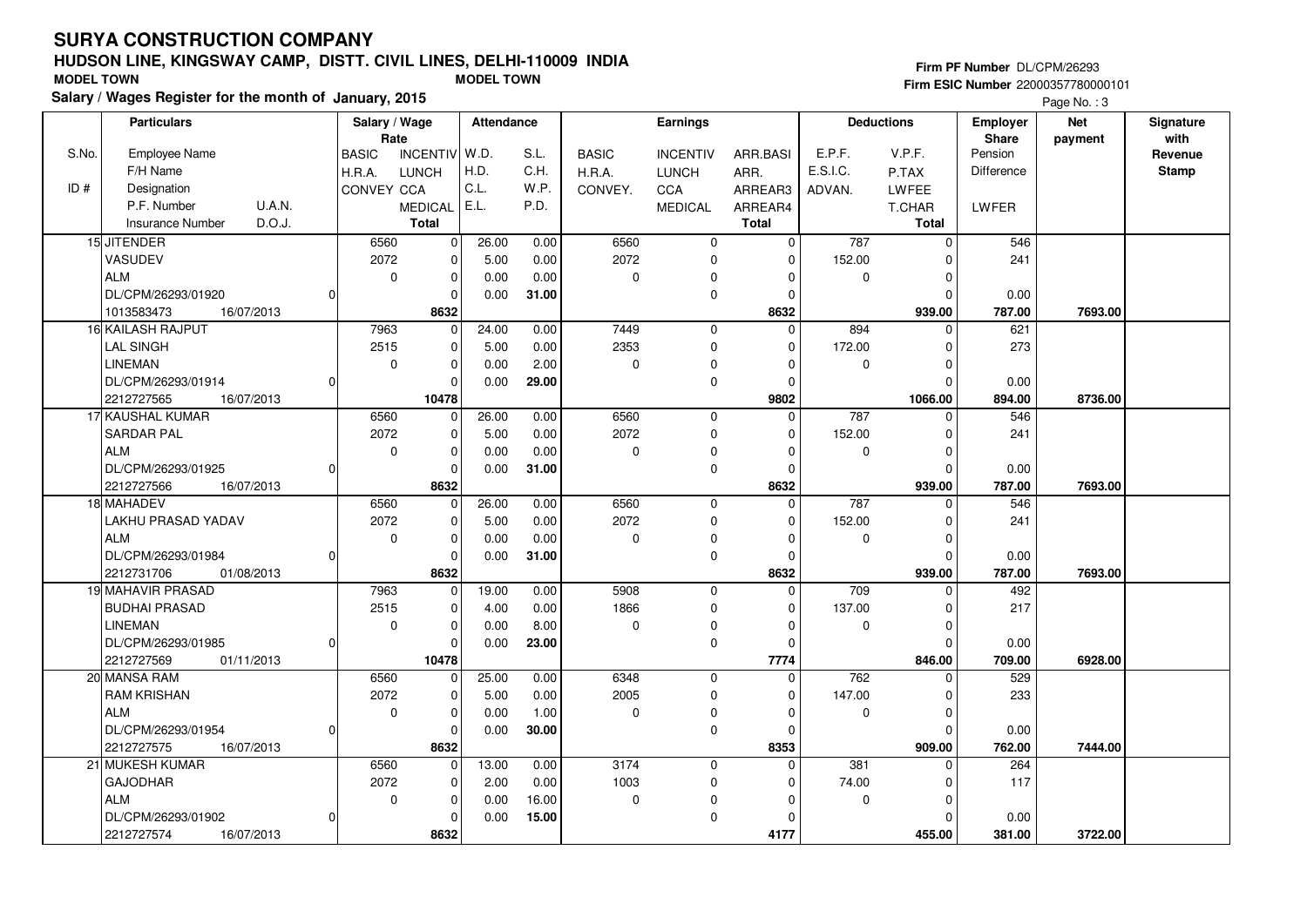## **HUDSON LINE, KINGSWAY CAMP, DISTT. CIVIL LINES, DELHI-110009 INDIA**

10478

 $\overline{0}$ 

26.00 5.00 0.000.00

 0.00 0.00 0.00**31.00**

 $\overline{0}$  $\overline{0}$  $\overline{0}$ 10478

 7963 2515 $\overline{0}$ 

 $\Omega$ 

2212727581 **10478**

16/07/2013

28 NATHU RAM MATRUMALLINEMAN

2212727583 **10478**

DL/CPM/26293/01956

| <b>MODEL TOWN</b> |                                                        |                |               |                | <b>MODEL TOWN</b> |       |              |                 |              |          |                   |                 | Firm ESIC Number 22000357780000101 |              |
|-------------------|--------------------------------------------------------|----------------|---------------|----------------|-------------------|-------|--------------|-----------------|--------------|----------|-------------------|-----------------|------------------------------------|--------------|
|                   | Salary / Wages Register for the month of January, 2015 |                |               |                |                   |       |              |                 |              |          |                   |                 | Page No.: 4                        |              |
|                   | <b>Particulars</b>                                     |                | Salary / Wage |                | Attendance        |       |              | Earnings        |              |          | <b>Deductions</b> | <b>Employer</b> | <b>Net</b>                         | Signature    |
|                   |                                                        |                | Rate          |                |                   |       |              |                 |              |          |                   | <b>Share</b>    | payment                            | with         |
| S.No.             | <b>Employee Name</b>                                   |                | <b>BASIC</b>  | INCENTIV W.D.  |                   | S.L.  | <b>BASIC</b> | <b>INCENTIV</b> | ARR.BASI     | E.P.F.   | V.P.F.            | Pension         |                                    | Revenue      |
|                   | F/H Name                                               |                | H.R.A.        | <b>LUNCH</b>   | H.D.              | C.H.  | H.R.A.       | <b>LUNCH</b>    | ARR.         | E.S.I.C. | P.TAX             | Difference      |                                    | <b>Stamp</b> |
| ID#               | Designation                                            |                | CONVEY CCA    |                | C.L.              | W.P.  | CONVEY.      | CCA             | ARREAR3      | ADVAN.   | LWFEE             |                 |                                    |              |
|                   | U.A.N.<br>P.F. Number                                  |                |               | <b>MEDICAL</b> | E.L.              | P.D.  |              | <b>MEDICAL</b>  | ARREAR4      |          | T.CHAR            | <b>LWFER</b>    |                                    |              |
|                   | D.O.J.<br><b>Insurance Number</b>                      |                |               | <b>Total</b>   |                   |       |              |                 | <b>Total</b> |          | <b>Total</b>      |                 |                                    |              |
|                   | 22 MUKESH KUMAR                                        |                | 6560          | $\overline{0}$ | 26.00             | 0.00  | 6560         | $\mathbf 0$     | $\mathbf 0$  | 787      | $\Omega$          | 546             |                                    |              |
|                   | <b>JAWALA PRASAD</b>                                   |                | 2072          | $\Omega$       | 5.00              | 0.00  | 2072         | $\Omega$        | 0            | 152.00   |                   | 241             |                                    |              |
|                   | <b>ALM</b>                                             |                | $\mathbf 0$   | $\Omega$       | 0.00              | 0.00  | $\Omega$     | $\Omega$        | $\Omega$     | $\Omega$ |                   |                 |                                    |              |
|                   | DL/CPM/26293/01955                                     | $\Omega$       |               |                | 0.00              | 31.00 |              | $\Omega$        | $\Omega$     |          |                   | 0.00            |                                    |              |
|                   | 2212727577<br>16/07/2013                               |                |               | 8632           |                   |       |              |                 | 8632         |          | 939.00            | 787.00          | 7693.00                            |              |
|                   | 23 MUKESH KUMAR                                        |                | 7963          | $\Omega$       | 26.00             | 0.00  | 7963         | $\Omega$        | $\Omega$     | 956      |                   | 663             |                                    |              |
|                   | <b>GOVERDHAN</b>                                       |                | 2515          |                | 5.00              | 0.00  | 2515         | 0               | $\mathbf 0$  | 184.00   |                   | 293             |                                    |              |
|                   | <b>TO</b>                                              |                | 0             | $\Omega$       | 0.00              | 0.00  | $\Omega$     |                 | $\Omega$     | $\Omega$ |                   |                 |                                    |              |
|                   | DL/CPM/26293/01982                                     | O              |               |                | 0.00              | 31.00 |              | $\Omega$        | $\cap$       |          |                   | 0.00            |                                    |              |
|                   | 1013583467<br>16/07/2013                               |                |               | 10478          |                   |       |              |                 | 10478        |          | 1140.00           | 956.00          | 9338.00                            |              |
|                   | 24 NARENDRA                                            |                | 7963          | $\Omega$       | 26.00             | 0.00  | 7963         | $\Omega$        | $\Omega$     | 956      |                   | 663             |                                    |              |
|                   | <b>RAM SWAROOP</b>                                     |                | 2515          | $\Omega$       | 5.00              | 0.00  | 2515         | $\Omega$        | $\Omega$     | 184.00   |                   | 293             |                                    |              |
|                   | <b>TO</b>                                              |                | 0             | $\Omega$       | 0.00              | 0.00  | $\Omega$     | $\Omega$        | $\Omega$     | $\Omega$ |                   |                 |                                    |              |
|                   | DL/CPM/26293/01940                                     | $\Omega$       |               |                | 0.00              | 31.00 |              | $\Omega$        | $\cap$       |          |                   | 0.00            |                                    |              |
|                   | 16/07/2013<br>2212948036                               |                |               | 10478          |                   |       |              |                 | 10478        |          | 1140.00           | 956.00          | 9338.00                            |              |
|                   | 25 NARESH                                              |                | 6560          | $\Omega$       | 26.00             | 0.00  | 6560         | $\Omega$        | $\Omega$     | 787      | $\Omega$          | 546             |                                    |              |
|                   | <b>LAIKU PRASAD</b>                                    |                | 2072          | $\Omega$       | 5.00              | 0.00  | 2072         | <sup>0</sup>    | $\Omega$     | 152.00   |                   | 241             |                                    |              |
|                   | <b>ALM</b>                                             |                | $\mathbf 0$   | $\Omega$       | 0.00              | 0.00  | $\Omega$     | $\Omega$        | $\mathbf 0$  | $\Omega$ |                   |                 |                                    |              |
|                   | DL/CPM/26293/01903                                     | $\Omega$       |               |                | 0.00              | 31.00 |              | $\Omega$        | $\Omega$     |          |                   | 0.00            |                                    |              |
|                   | 2212727578<br>16/07/2013                               |                |               | 8632           |                   |       |              |                 | 8632         |          | 939.00            | 787.00          | 7693.00                            |              |
|                   | 26 NARESH DAHIYA                                       |                | 7963          | $\Omega$       | 26.00             | 0.00  | 7963         | $\Omega$        | $\Omega$     | 956      | $\Omega$          | 663             |                                    |              |
|                   | MUKHTYAR SINGH                                         |                | 2515          | $\Omega$       | 5.00              | 0.00  | 2515         | <sup>0</sup>    | $\mathbf 0$  | 184.00   |                   | 293             |                                    |              |
|                   | LINEMAN                                                |                | $\Omega$      | $\Omega$       | 0.00              | 0.00  | $\Omega$     | $\Omega$        | $\Omega$     | $\Omega$ |                   |                 |                                    |              |
|                   | DL/CPM/26293/01917                                     | $\Omega$       |               |                | 0.00              | 31.00 |              | $\Omega$        | $\Omega$     |          |                   | 0.00            |                                    |              |
|                   | 2212727580<br>16/07/2013                               |                |               | 10478          |                   |       |              |                 | 10478        |          | 1140.00           | 956.00          | 9338.00                            |              |
|                   | 27 NARESH KUMAR                                        |                | 7963          | $\Omega$       | 26.00             | 0.00  | 7963         | 0               | $\Omega$     | 956      | $\Omega$          | 663             |                                    |              |
|                   | <b>RAJ KUMAR</b>                                       |                | 2515          | $\Omega$       | 5.00              | 0.00  | 2515         | ŋ               | 0            | 184.00   |                   | 293             |                                    |              |
|                   | LINEMAN                                                |                | 0             |                | 0.00              | 0.00  | $\Omega$     |                 | $\Omega$     | 0        |                   |                 |                                    |              |
|                   | DL/CPM/26293/01976                                     | $\overline{0}$ |               | $\Omega$       | 0.00              | 31.00 |              |                 | $\Omega$     |          |                   | 0.00            |                                    |              |

16/07/2013 **956.00**

 7963 2515 $\overline{0}$ 

16/07/2013 **956.00**

  **10478** $\overline{0}$ 

 $\overline{0}$  $\overline{0}$  $\overline{0}$  $\overline{\phantom{0}}$ 

 $\overline{0}$  $\overline{0}$  $\overline{0}$  **10478**

**Firm PF Number** DL/CPM/26293 **Firm ESIC Number** 22000357780000101

 **1140.00 9338.00**

 **1140.00 9338.00**

956 0

 184.00 $\overline{0}$ 

 $\overline{\phantom{0}}$ 

 0 $\overline{0}$ 

956.00

663

293

 0.00956.00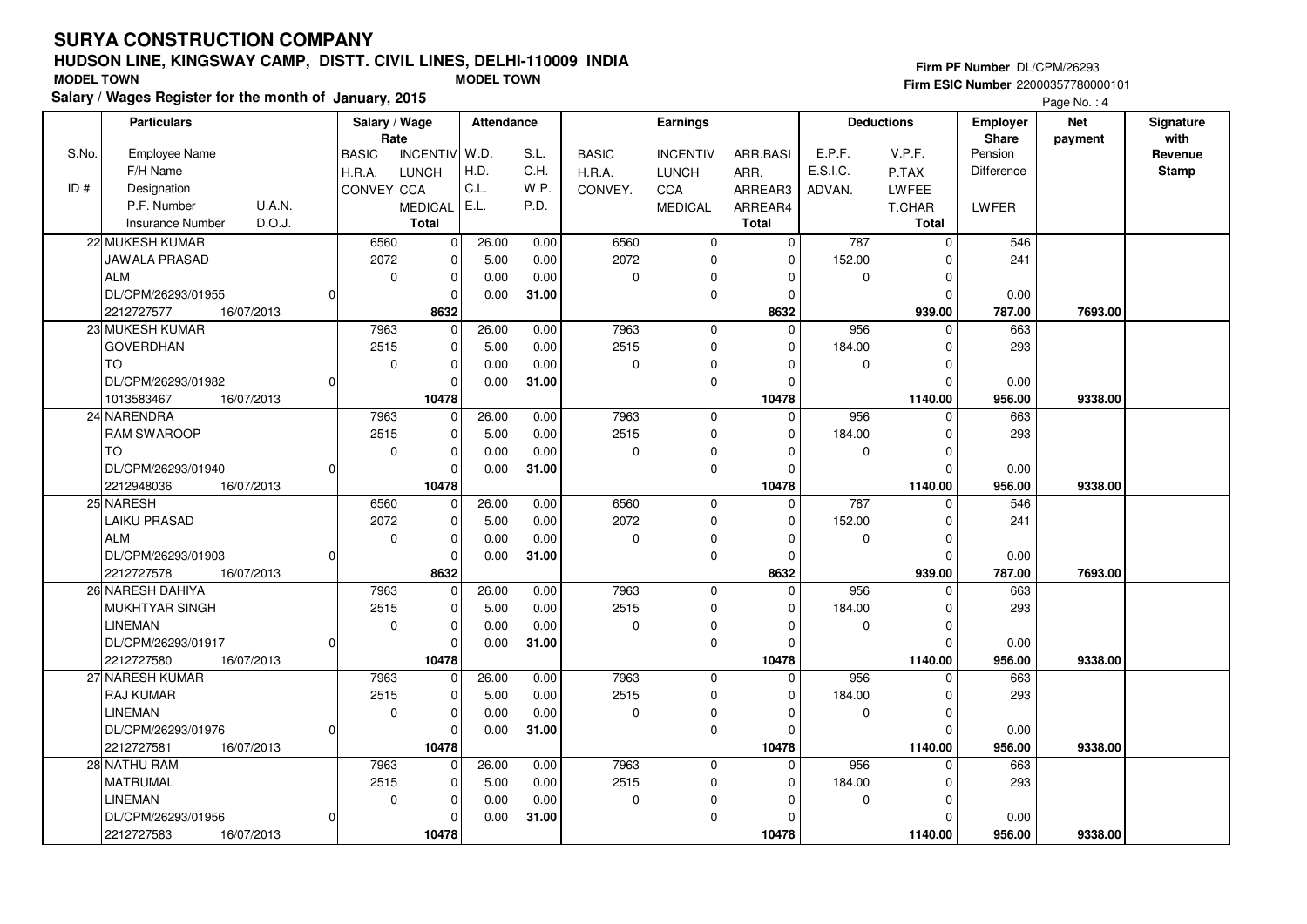RAMA SHANKAR YADAV

16/07/2013

DL/CPM/26293/01936

LINEMAN

2212778053 **10478**

## **HUDSON LINE, KINGSWAY CAMP, DISTT. CIVIL LINES, DELHI-110009 INDIA**

21.00 5.00 0.000.00

 0.00 0.00 5.00**26.00**

 $\overline{0}$  $\overline{0}$  $\overline{0}$ 10478

 7963 2515 $\overline{\phantom{0}}$ 

0

| <b>MODEL TOWN</b> | Salary / Wages Register for the month of January, 2015 |          |                        |                | <b>MODEL TOWN</b> |              |              |                 |              |          |                   |                         | Firm ESIC Number 22000357780000101 |                         |
|-------------------|--------------------------------------------------------|----------|------------------------|----------------|-------------------|--------------|--------------|-----------------|--------------|----------|-------------------|-------------------------|------------------------------------|-------------------------|
|                   |                                                        |          |                        |                |                   |              |              |                 |              |          |                   |                         | Page No.: 5                        |                         |
|                   | <b>Particulars</b>                                     |          | Salary / Wage          |                | <b>Attendance</b> |              |              | Earnings        |              |          | <b>Deductions</b> | <b>Employer</b>         | <b>Net</b>                         | Signature               |
| S.No.             | <b>Employee Name</b>                                   |          | Rate                   | INCENTIV W.D.  |                   | S.L.         | <b>BASIC</b> | <b>INCENTIV</b> | ARR.BASI     | E.P.F.   | V.P.F.            | <b>Share</b><br>Pension | payment                            | with                    |
|                   | F/H Name                                               |          | <b>BASIC</b><br>H.R.A. | <b>LUNCH</b>   | H.D.              | C.H.         | H.R.A.       | <b>LUNCH</b>    | ARR.         | E.S.I.C. | P.TAX             | Difference              |                                    | Revenue<br><b>Stamp</b> |
| ID#               | Designation                                            |          | CONVEY CCA             |                | C.L.              | W.P.         | CONVEY.      | CCA             | ARREAR3      | ADVAN.   | <b>LWFEE</b>      |                         |                                    |                         |
|                   | U.A.N.<br>P.F. Number                                  |          |                        | <b>MEDICAL</b> | E.L.              | P.D.         |              | <b>MEDICAL</b>  | ARREAR4      |          | T.CHAR            | LWFER                   |                                    |                         |
|                   | D.O.J.<br><b>Insurance Number</b>                      |          |                        | <b>Total</b>   |                   |              |              |                 | <b>Total</b> |          | <b>Total</b>      |                         |                                    |                         |
|                   | 29 OM PRAKASH                                          |          | 7963                   | $\overline{0}$ |                   |              | 7963         | $\mathbf 0$     | 0            | 956      | $\Omega$          | 663                     |                                    |                         |
|                   | СННОТА                                                 |          | 2515                   | $\Omega$       | 26.00<br>5.00     | 0.00<br>0.00 | 2515         | $\Omega$        | $\Omega$     | 184.00   |                   | 293                     |                                    |                         |
|                   | <b>LINEMAN</b>                                         |          | $\Omega$               |                | 0.00              | 0.00         | $\Omega$     | $\Omega$        | O            | $\Omega$ |                   |                         |                                    |                         |
|                   | DL/CPM/26293/01942                                     |          |                        | $\Omega$       | 0.00              | 31.00        |              | $\Omega$        | n            |          | $\Omega$          | 0.00                    |                                    |                         |
|                   | 16/07/2013<br>1013583459                               |          |                        | 10478          |                   |              |              |                 | 10478        |          | 1140.00           | 956.00                  | 9338.00                            |                         |
|                   | 30 PARMOD KUMAR                                        |          | 6560                   | $\Omega$       | 26.00             | 0.00         | 6560         | $\Omega$        | $\Omega$     | 787      |                   | 546                     |                                    |                         |
|                   | VISHRAM PAL                                            |          | 2072                   | $\Omega$       | 5.00              | 0.00         | 2072         | $\Omega$        | $\Omega$     | 152.00   |                   | 241                     |                                    |                         |
|                   | <b>ALM</b>                                             |          | 0                      | $\Omega$       | 0.00              | 0.00         | $\Omega$     | $\Omega$        | $\Omega$     | 0        |                   |                         |                                    |                         |
|                   | DL/CPM/26293/01981                                     |          |                        | $\Omega$       | 0.00              | 31.00        |              | $\Omega$        | ŋ            |          | <sup>0</sup>      | 0.00                    |                                    |                         |
|                   | 2212778042<br>16/07/2013                               |          |                        | 8632           |                   |              |              |                 | 8632         |          | 939.00            | 787.00                  | 7693.00                            |                         |
|                   | 31 PINTOO YADAV                                        |          | 6560                   | $\mathbf 0$    | 26.00             | 0.00         | 6560         | $\Omega$        | 0            | 787      |                   | 546                     |                                    |                         |
|                   | <b>GANESH YADAV</b>                                    |          | 2072                   |                | 5.00              | 0.00         | 2072         | $\Omega$        | $\Omega$     | 152.00   |                   | 241                     |                                    |                         |
|                   | <b>ALM</b>                                             |          | $\Omega$               | $\Omega$       | 0.00              | 0.00         | $\Omega$     | $\Omega$        | O            | $\Omega$ | ∩                 |                         |                                    |                         |
|                   | DL/CPM/26293/01923                                     |          |                        | $\Omega$       | 0.00              | 31.00        |              | $\Omega$        |              |          |                   | 0.00                    |                                    |                         |
|                   | 1013583489<br>16/07/2013                               |          |                        | 8632           |                   |              |              |                 | 8632         |          | 939.00            | 787.00                  | 7693.00                            |                         |
|                   | 32 RAJ BAHADUR YADAV                                   |          | 7963                   | $\Omega$       | 22.00             | 0.00         | 6936         | $\mathbf 0$     | $\Omega$     | 832      | $\Omega$          | 578                     |                                    |                         |
|                   | <b>SADHNU YADAV</b>                                    |          | 2515                   | 0              | 5.00              | 0.00         | 2190         | $\Omega$        | 0            | 160.00   | ∩                 | 254                     |                                    |                         |
|                   | <b>LINEMAN</b>                                         |          | 0                      | $\Omega$       | 0.00              | 4.00         | $\Omega$     | $\Omega$        | 0            | 0        | $\Omega$          |                         |                                    |                         |
|                   | DL/CPM/26293/01983                                     | $\Omega$ |                        | $\Omega$       | 0.00              | 27.00        |              | $\Omega$        | 0            |          | $\Omega$          | 0.00                    |                                    |                         |
|                   | 2213844031<br>01/08/2013                               |          |                        | 10478          |                   |              |              |                 | 9126         |          | 992.00            | 832.00                  | 8134.00                            |                         |
|                   | 33 RAJ KARAN                                           |          | 6560                   | $\mathbf 0$    | 26.00             | 0.00         | 6560         | $\Omega$        | $\Omega$     | 787      |                   | 546                     |                                    |                         |
|                   | <b>DHAN PAL</b>                                        |          | 2072                   | $\Omega$       | 5.00              | 0.00         | 2072         | $\Omega$        | $\Omega$     | 152.00   |                   | 241                     |                                    |                         |
|                   | <b>ALM</b>                                             |          | $\Omega$               | $\Omega$       | 0.00              | 0.00         | $\Omega$     | $\Omega$        | O            | $\Omega$ |                   |                         |                                    |                         |
|                   | DL/CPM/26293/01958                                     |          |                        | $\Omega$       | 0.00              | 31.00        |              | $\Omega$        |              |          | ∩                 | 0.00                    |                                    |                         |
|                   | 2212727603<br>16/07/2013                               |          |                        | 8632           |                   |              |              |                 | 8632         |          | 939.00            | 787.00                  | 7693.00                            |                         |
|                   | 34 RAJ KUMAR                                           |          | 7963                   | $\Omega$       | 26.00             | 0.00         | 7963         | $\Omega$        | 0            | 956      |                   | 663                     |                                    |                         |
|                   | <b>RADHAY SHYAM</b>                                    |          | 2515                   | $\Omega$       | 5.00              | 0.00         | 2515         | $\Omega$        | $\Omega$     | 184.00   |                   | 293                     |                                    |                         |
|                   | <b>TO</b>                                              |          | 0                      |                | 0.00              | 0.00         | $\Omega$     | $\Omega$        | n            | $\Omega$ |                   |                         |                                    |                         |
|                   | DL/CPM/26293/01980                                     |          |                        |                | 0.00              | 31.00        |              | $\Omega$        |              |          |                   | 0.00                    |                                    |                         |
|                   | 16/07/2013<br>1013589342                               |          |                        | 10478          |                   |              |              |                 | 10478        |          | 1140.00           | 956.00                  | 9338.00                            |                         |
|                   | 35 RAJ KUMAR YADAV                                     |          | 7963                   | $\Omega$       | 21.00             | 0.00         | 6679         | $\Omega$        | $\Omega$     | 801      | $\Omega$          | 556                     |                                    |                         |

 6679 2109 $\overline{0}$ 

16/07/2013 **801.00**

 $\overline{0}$  $\overline{0}$  $\overline{0}$  $\overline{0}$ 

 $\overline{0}$  $\overline{0}$  $\overline{0}$  **8788** **Firm PF Number** DL/CPM/26293

245

 0.00801.00

 **955.00 7833.00**

 154.00 $\overline{0}$ 

 $\overline{0}$ 

 $\overline{0}$  $\overline{0}$ 955.00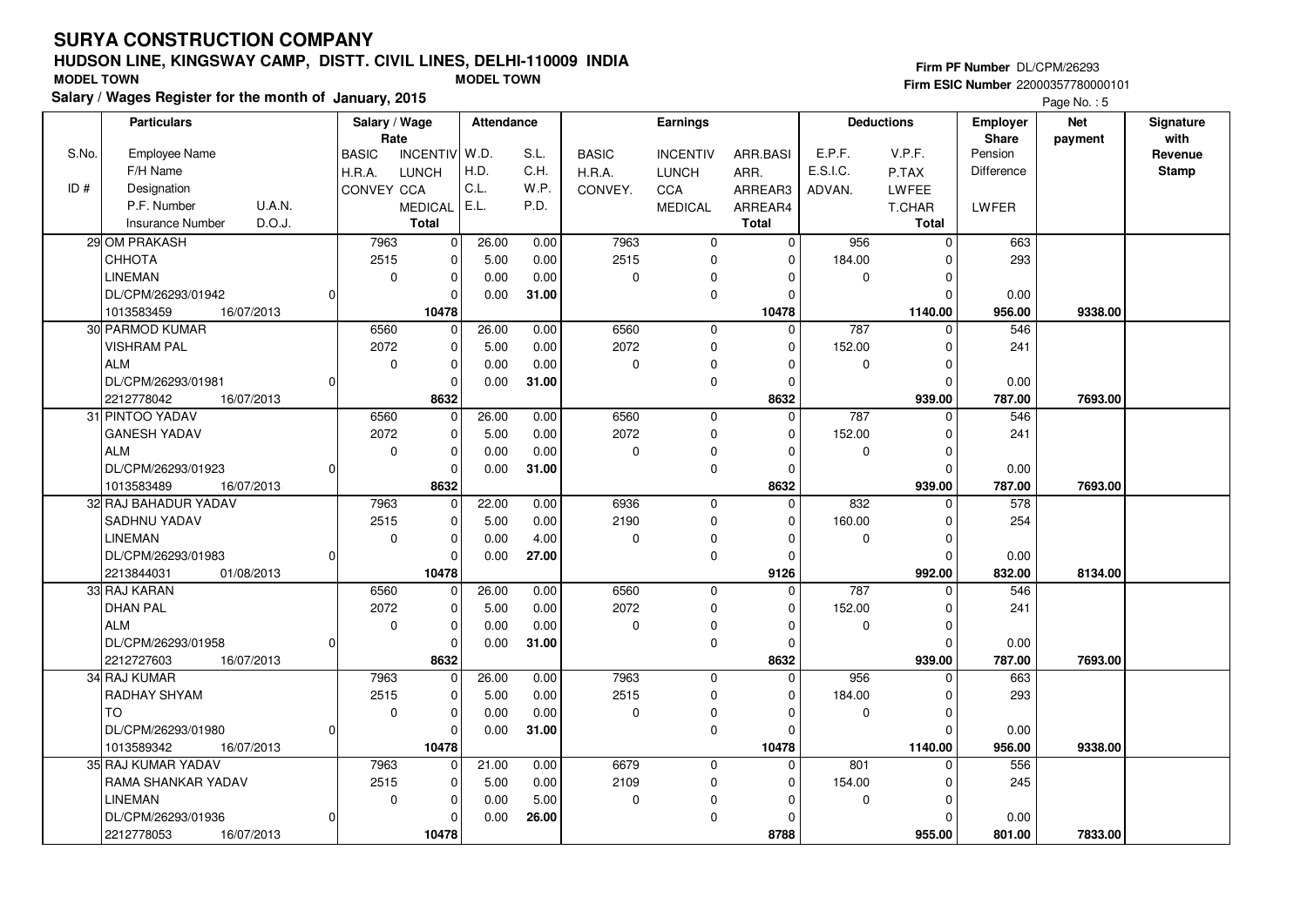### **HUDSON LINE, KINGSWAY CAMP, DISTT. CIVIL LINES, DELHI-110009 INDIASalary / Wages Register for the month of January, 2015 MODEL TOWN MODEL TOWN**

### **Firm PF Number** DL/CPM/26293

**Firm ESIC Number** 22000357780000101

|       | Salary / wages Register for the month of January, 2015 |                               |                   |              |                 |                |             |                   |                   | Page No.: 6 |              |
|-------|--------------------------------------------------------|-------------------------------|-------------------|--------------|-----------------|----------------|-------------|-------------------|-------------------|-------------|--------------|
|       | <b>Particulars</b>                                     | Salary / Wage                 | <b>Attendance</b> |              | Earnings        |                |             | <b>Deductions</b> | Employer          | <b>Net</b>  | Signature    |
|       |                                                        | Rate                          |                   |              |                 |                |             |                   | <b>Share</b>      | payment     | with         |
| S.No. | <b>Employee Name</b>                                   | INCENTIV W.D.<br><b>BASIC</b> | S.L.              | <b>BASIC</b> | <b>INCENTIV</b> | ARR.BASI       | E.P.F.      | V.P.F.            | Pension           |             | Revenue      |
|       | F/H Name                                               | H.R.A.<br><b>LUNCH</b>        | H.D.<br>C.H.      | H.R.A.       | <b>LUNCH</b>    | ARR.           | E.S.I.C.    | P.TAX             | <b>Difference</b> |             | <b>Stamp</b> |
| ID#   | Designation                                            | CONVEY CCA                    | C.L.<br>W.P.      | CONVEY.      | <b>CCA</b>      | ARREAR3        | ADVAN.      | <b>LWFEE</b>      |                   |             |              |
|       | P.F. Number<br><b>U.A.N.</b>                           | <b>MEDICAL</b>                | E.L.<br>P.D.      |              | <b>MEDICAL</b>  | ARREAR4        |             | T.CHAR            | LWFER             |             |              |
|       | D.O.J.<br><b>Insurance Number</b>                      | <b>Total</b>                  |                   |              |                 | <b>Total</b>   |             | Total             |                   |             |              |
|       | 36 RAJ NARAYAN                                         | 7963<br> 0                    | 26.00<br>0.00     | 7963         | $\mathbf 0$     | $\overline{0}$ | 956         | $\mathbf 0$       | 663               |             |              |
|       | KALLU                                                  | 2515<br>$\Omega$              | 5.00<br>0.00      | 2515         | $\mathbf 0$     | $\Omega$       | 184.00      | $\Omega$          | 293               |             |              |
|       | <b>LINEMAN</b>                                         | $\mathbf 0$<br>$\Omega$       | 0.00<br>0.00      | $\pmb{0}$    | $\mathbf 0$     | $\Omega$       | 0           | $\Omega$          |                   |             |              |
|       | DL/CPM/26293/01904<br>0                                | $\Omega$                      | 0.00<br>31.00     |              | $\pmb{0}$       | $\Omega$       |             | $\Omega$          | 0.00              |             |              |
|       | 2212727605<br>16/07/2013                               | 10478                         |                   |              |                 | 10478          |             | 1140.00           | 956.00            | 9338.00     |              |
|       | 37 RAJ PAL                                             | 7963<br>$\Omega$              | 26.00<br>0.00     | 7963         | $\mathbf{0}$    | $\mathbf 0$    | 956         | $\Omega$          | 663               |             |              |
|       | <b>KEDARI PAL</b>                                      | 2515<br>0                     | 5.00<br>0.00      | 2515         | 0               | $\Omega$       | 184.00      | $\Omega$          | 293               |             |              |
|       | <b>LINEMAN</b>                                         | $\mathbf 0$<br>$\Omega$       | 0.00<br>0.00      | $\pmb{0}$    | 0               | $\Omega$       | 0           | $\Omega$          |                   |             |              |
|       | DL/CPM/26293/01966<br>0                                |                               | 0.00<br>31.00     |              | $\mathbf 0$     | $\Omega$       |             | $\Omega$          | 0.00              |             |              |
|       | 2212778056<br>16/07/2013                               | 10478                         |                   |              |                 | 10478          |             | 1140.00           | 956.00            | 9338.00     |              |
|       | 38 RAJINDER PAL                                        | 6560<br>$\mathbf 0$           | 26.00<br>0.00     | 6560         | $\mathbf 0$     | $\mathbf 0$    | 787         | 0                 | 546               |             |              |
|       | <b>SHIV RAM PAL</b>                                    | 2072<br>$\Omega$              | 5.00<br>0.00      | 2072         | 0               | $\Omega$       | 152.00      | $\Omega$          | 241               |             |              |
|       | <b>ALM</b>                                             | $\mathbf 0$<br>$\Omega$       | 0.00<br>0.00      | $\pmb{0}$    | $\pmb{0}$       | $\Omega$       | 0           | $\Omega$          |                   |             |              |
|       | DL/CPM/26293/01957<br>0                                | $\Omega$                      | 0.00<br>31.00     |              | $\mathbf 0$     | $\Omega$       |             | $\Omega$          | 0.00              |             |              |
|       | 2212727598<br>16/07/2013                               | 8632                          |                   |              |                 | 8632           |             | 939.00            | 787.00            | 7693.00     |              |
|       | 39 RAJVEER SHARMA                                      | 7963<br>$\Omega$              | 25.00<br>0.00     | 7706         | $\mathbf 0$     | $\Omega$       | 925         | $\Omega$          | 642               |             |              |
|       | <b>MAM CHAND SHARMA</b>                                | 2515<br>$\Omega$              | 0.00<br>5.00      | 2434         | $\mathbf 0$     | $\Omega$       | 178.00      | $\Omega$          | 283               |             |              |
|       | <b>LINEMAN</b>                                         | $\mathbf 0$<br>$\mathbf 0$    | 0.00<br>1.00      | $\pmb{0}$    | 0               | $\Omega$       | 0           | 0                 |                   |             |              |
|       | DL/CPM/26293/01926                                     | οI<br>$\Omega$                | 30.00<br>0.00     |              | $\mathbf 0$     | $\Omega$       |             | $\Omega$          | 0.00              |             |              |
|       | 2212727606<br>16/07/2013                               | 10478                         |                   |              |                 | 10140          |             | 1103.00           | 925.00            | 9037.00     |              |
|       | 40 RAKESH SAROHA                                       | 7963<br>$\Omega$              | 25.00<br>0.00     | 7706         | $\mathbf 0$     | $\Omega$       | 925         | $\Omega$          | 642               |             |              |
|       | <b>RAJAN SINGH</b>                                     | 2515<br>0                     | 5.00<br>0.00      | 2434         | 0               | $\Omega$       | 178.00      | $\Omega$          | 283               |             |              |
|       | <b>LINEMAN</b>                                         | $\mathbf 0$<br>0              | 1.00<br>0.00      | $\pmb{0}$    | 0               | $\Omega$       | 0           | $\Omega$          |                   |             |              |
|       | DL/CPM/26293/01915<br>0                                |                               | 0.00<br>30.00     |              | $\mathbf 0$     | $\Omega$       |             | $\Omega$          | 0.00              |             |              |
|       | 2212727608<br>16/07/2013                               | 10478                         |                   |              |                 | 10140          |             | 1103.00           | 925.00            | 9037.00     |              |
|       | 41 RAM DASS                                            | 7963<br>0                     | 0.00<br>0.00      | 0            | $\mathbf 0$     | $\Omega$       | $\mathbf 0$ | $\Omega$          | 0                 |             |              |
|       | SHRI RAM                                               | 2515<br>$\mathbf 0$           | 0.00<br>0.00      | $\pmb{0}$    | $\pmb{0}$       | U              | 0.00        | $\Omega$          | $\Omega$          |             |              |
|       | <b>LINEMAN</b>                                         | $\mathbf 0$<br>$\Omega$       | 0.00<br>31.00     | $\mathbf 0$  | 0               | $\Omega$       | 0           | $\Omega$          |                   |             |              |
|       | DL/CPM/26293/01905<br>0                                | $\Omega$                      | 0.00<br>0.00      |              | $\mathbf 0$     | $\Omega$       |             | $\Omega$          | 0.00              |             |              |
|       | 2212727610<br>16/07/2013                               | 10478                         |                   |              |                 | $\bf{0}$       |             | 0.00              | 0.00              | 0.00        |              |
|       | 42 RAM KHILAWAN                                        | 6560<br>$\mathbf 0$           | 22.00<br>0.00     | 5714         | $\mathbf 0$     | $\Omega$       | 686         | $\mathbf 0$       | 476               |             |              |
|       | <b>MUNNU</b>                                           | 2072<br>$\mathbf 0$           | 5.00<br>0.00      | 1805         | $\mathbf 0$     | $\Omega$       | 132.00      | $\Omega$          | 210               |             |              |
|       | <b>ALM</b>                                             | $\mathbf 0$<br>$\mathbf 0$    | 0.00<br>4.00      | 0            | 0               | $\Omega$       | 0           | $\Omega$          |                   |             |              |
|       | DL/CPM/26293/01906<br>0                                | $\Omega$                      | 0.00<br>27.00     |              | $\mathbf 0$     |                |             | $\Omega$          | 0.00              |             |              |
|       | 2212727613<br>16/07/2013                               | 8632                          |                   |              |                 | 7519           |             | 818.00            | 686.00            | 6701.00     |              |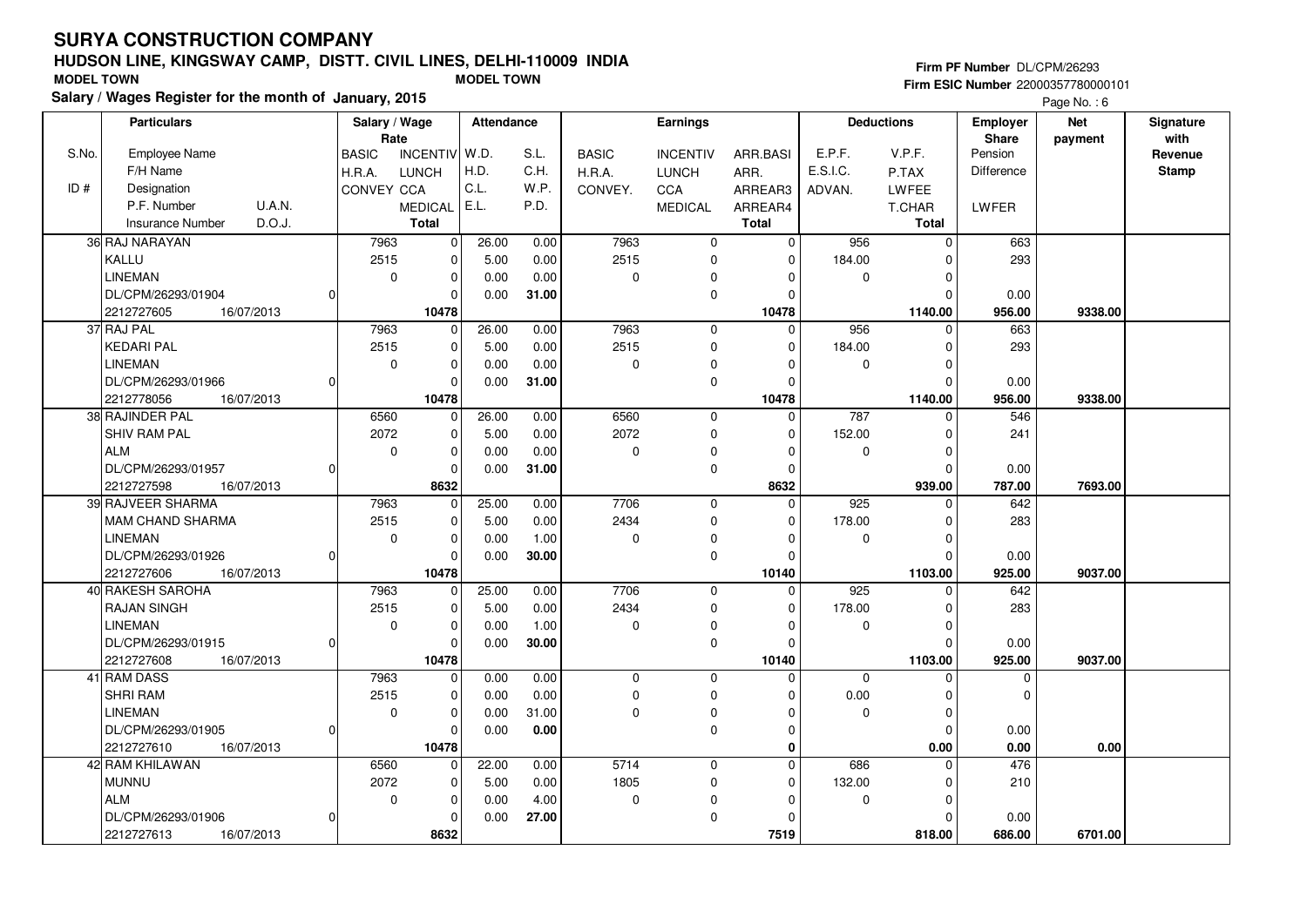# **HUDSON LINE, KINGSWAY CAMP, DISTT. CIVIL LINES, DELHI-110009 INDIA MODEL TOWN MODEL TOWN**

|       | <b>Firm ESIC Number 2200035/780000101</b><br>alary / Wages Register for the month of January, 2015<br><b>Deductions</b> |               |                   |                       |            |       |              |                 |              |          |              |                          |                       |                   |
|-------|-------------------------------------------------------------------------------------------------------------------------|---------------|-------------------|-----------------------|------------|-------|--------------|-----------------|--------------|----------|--------------|--------------------------|-----------------------|-------------------|
|       |                                                                                                                         |               |                   |                       |            |       |              |                 |              |          |              |                          | Page No.: 7           |                   |
|       | <b>Particulars</b>                                                                                                      |               |                   | Salary / Wage<br>Rate | Attendance |       |              | <b>Earnings</b> |              |          |              | Employer<br><b>Share</b> | <b>Net</b><br>payment | Signature<br>with |
| S.No. | <b>Employee Name</b>                                                                                                    |               | <b>BASIC</b>      | INCENTIV W.D.         |            | S.L.  | <b>BASIC</b> | <b>INCENTIV</b> | ARR.BASI     | E.P.F.   | V.P.F.       | Pension                  |                       | Revenue           |
|       | F/H Name                                                                                                                |               | H.R.A.            | <b>LUNCH</b>          | H.D.       | C.H.  | H.R.A.       | <b>LUNCH</b>    | ARR.         | E.S.I.C. | P.TAX        | Difference               |                       | Stamp             |
| ID#   | Designation                                                                                                             |               | <b>CONVEY CCA</b> |                       | C.L.       | W.P.  | CONVEY.      | <b>CCA</b>      | ARREAR3      | ADVAN.   | LWFEE        |                          |                       |                   |
|       | P.F. Number                                                                                                             | <b>U.A.N.</b> |                   | <b>MEDICAL</b>        | E.L.       | P.D.  |              | <b>MEDICAL</b>  | ARREAR4      |          | T.CHAR       | LWFER                    |                       |                   |
|       | Insurance Number                                                                                                        | D.O.J.        |                   | <b>Total</b>          |            |       |              |                 | <b>Total</b> |          | <b>Total</b> |                          |                       |                   |
|       | 43 RAM NARESH                                                                                                           |               | 7963              | $\Omega$              | 20.00      | 0.00  | 6422         | 0               | $\Omega$     | 771      | $\Omega$     | 535                      |                       |                   |
|       | <b>BRIJ NATH</b>                                                                                                        |               | 2515              |                       | 5.00       | 0.00  | 2028         |                 | $\Omega$     | 148.00   |              | 236                      |                       |                   |
|       | <b>LINEMAN</b>                                                                                                          |               |                   | $\Omega$<br>0         | 0.00       | 6.00  | $\Omega$     |                 |              | U        |              |                          |                       |                   |
|       | DL/CPM/26293/01946                                                                                                      |               |                   |                       | 0.00       | 25.00 |              | $\Omega$        |              |          |              | 0.00                     |                       |                   |
|       | 2212804016                                                                                                              | 16/07/2013    |                   | 10478                 |            |       |              |                 | 8450         |          | 919.00       | 771.00                   | 7531.00               |                   |
|       | 44 RAM SAGAR                                                                                                            |               | 7963              |                       | 26.00      | 0.00  | 7963         | $\Omega$        | 0            | 956      | U            | 663                      |                       |                   |
|       | <b>SARDAR PAL</b>                                                                                                       |               | 2515              | $\Omega$              | 5.00       | 0.00  | 2515         | O               | $\Omega$     | 184.00   |              | 293                      |                       |                   |
|       | <b>LINEMAN</b>                                                                                                          |               |                   | ŋ                     | 0.00       | 0.00  | O            |                 |              | U        |              |                          |                       |                   |
|       | DL/CPM/26293/01979                                                                                                      |               |                   |                       | 0.00       | 31.00 |              | $\Omega$        |              |          |              | 0.00                     |                       |                   |
|       | 2212727615                                                                                                              | 16/07/2013    |                   | 10478                 |            |       |              |                 | 10478        |          | 1140.00      | 956.00                   | 9338.00               |                   |
|       | 45 RAM SAROOP                                                                                                           |               | 7963              |                       | 26.00      | 0.00  | 7963         | 0               | $\Omega$     | 956      | $\Omega$     | 663                      |                       |                   |
|       | <b>BALI PRASAD YADAV</b>                                                                                                |               | 2515              | $\Omega$              | 5.00       | 0.00  | 2515         | $\Omega$        | $\Omega$     | 184.00   |              | 293                      |                       |                   |
|       | LINEMAN                                                                                                                 |               |                   | 0                     | 0.00       | 0.00  | $\Omega$     | $\Omega$        |              | 0        |              |                          |                       |                   |
|       | DL/CPM/26293/01960                                                                                                      |               |                   |                       | 0.00       | 31.00 |              | $\Omega$        | U            |          | 0            | 0.00                     |                       |                   |
|       | 2212727616                                                                                                              | 16/07/2013    |                   | 10478                 |            |       |              |                 | 10478        |          | 1140.00      | 956.00                   | 9338.00               |                   |
|       | 46 RAM SUMER BABBAN                                                                                                     |               | 6560              | $\Omega$              | 26.00      | 0.00  | 6560         | $\Omega$        | $\Omega$     | 787      | $\Omega$     | 546                      |                       |                   |
|       | RAJA RAM                                                                                                                |               | 2072              | $\Omega$              | 5.00       | 0.00  | 2072         | $\Omega$        | $\Omega$     | 152.00   |              | 241                      |                       |                   |
|       | <b>ALM</b>                                                                                                              |               |                   | 0                     | 0.00       | 0.00  | $\Omega$     | <sup>0</sup>    | ŋ            | 0        |              |                          |                       |                   |
|       | DL/CPM/26293/01908                                                                                                      |               |                   |                       | 0.00       | 31.00 |              | $\Omega$        | n            |          | 0            | 0.00                     |                       |                   |
|       | 2212727618                                                                                                              | 16/07/2013    |                   | 8632                  |            |       |              |                 | 8632         |          | 939.00       | 787.00                   | 7693.00               |                   |
|       | 47 RAM SURAT YADAV                                                                                                      |               | 7963              | $\Omega$              | 0.00       | 0.00  | $\mathbf 0$  | $\Omega$        | 0            | 0        | 0            | U                        |                       |                   |
|       | <b>DHAN YADAV</b>                                                                                                       |               | 2515              |                       | 0.00       | 0.00  | 0            | $\Omega$        | $\Omega$     | 0.00     | $\Omega$     | U                        |                       |                   |
|       |                                                                                                                         |               |                   |                       |            |       |              |                 |              |          |              |                          |                       |                   |

| 4/IRAM SURAT YADAV       | 7963 | 0        | 0.00  | 0.00  | $^{(1)}$     |          |       |        |         |        |         |  |
|--------------------------|------|----------|-------|-------|--------------|----------|-------|--------|---------|--------|---------|--|
| IDHAN YADAV              | 2515 | 0        | 0.00  | 0.00  |              | $\Omega$ |       | 0.00   |         |        |         |  |
| l WELDING MAN            |      | $\Omega$ | 0.00  | 31.00 |              |          |       |        |         |        |         |  |
| DL/CPM/26293/01973       |      |          | 0.00  | 0.00  |              | 0        |       |        |         | 0.00   |         |  |
| 16/07/2013<br>2213229064 |      | 10478    |       |       |              |          |       |        | 0.00    | 0.00   | 0.00    |  |
| 48 RAMESH                | 7963 | $\Omega$ | 20.00 | 0.00  | 6422         | $\Omega$ |       | 771    |         | 535    |         |  |
| ICHATURI                 | 2515 | 0        | 5.00  | 0.00  | 2028         | $\Omega$ |       | 148.00 |         | 236    |         |  |
| <b>LINEMAN</b>           |      | $\Omega$ | 0.00  | 6.00  | $\Omega$     | $\Omega$ |       |        |         |        |         |  |
| IDL/CPM/26293/01959      |      |          | 0.00  | 25.00 |              |          |       |        |         | 0.00   |         |  |
| 16/07/2013<br>2212727611 |      | 10478    |       |       |              |          | 8450  |        | 919.00  | 771.00 | 7531.00 |  |
| 49 RAMESH YADAV          | 7963 |          | 25.00 | 0.00  | 7706         | 0        |       | 925    |         | 642    |         |  |
| IORI YADAV               | 2515 | $\Omega$ | 5.00  | 0.00  | 2434         | $\Omega$ |       | 178.00 |         | 283    |         |  |
| <b>LINEMAN</b>           |      | $\Omega$ | 0.00  | 1.00  | <sup>0</sup> |          |       |        |         |        |         |  |
| DL/CPM/26293/01927       |      | $\Omega$ | 0.00  | 30.00 |              | $\Omega$ |       |        |         | 0.00   |         |  |
| 2212727612<br>16/07/2013 |      | 10478    |       |       |              |          | 10140 |        | 1103.00 | 925.00 | 9037.00 |  |

**Firm PF Number** DL/CPM/26293 **Firm ESIC Number** 22000357780000101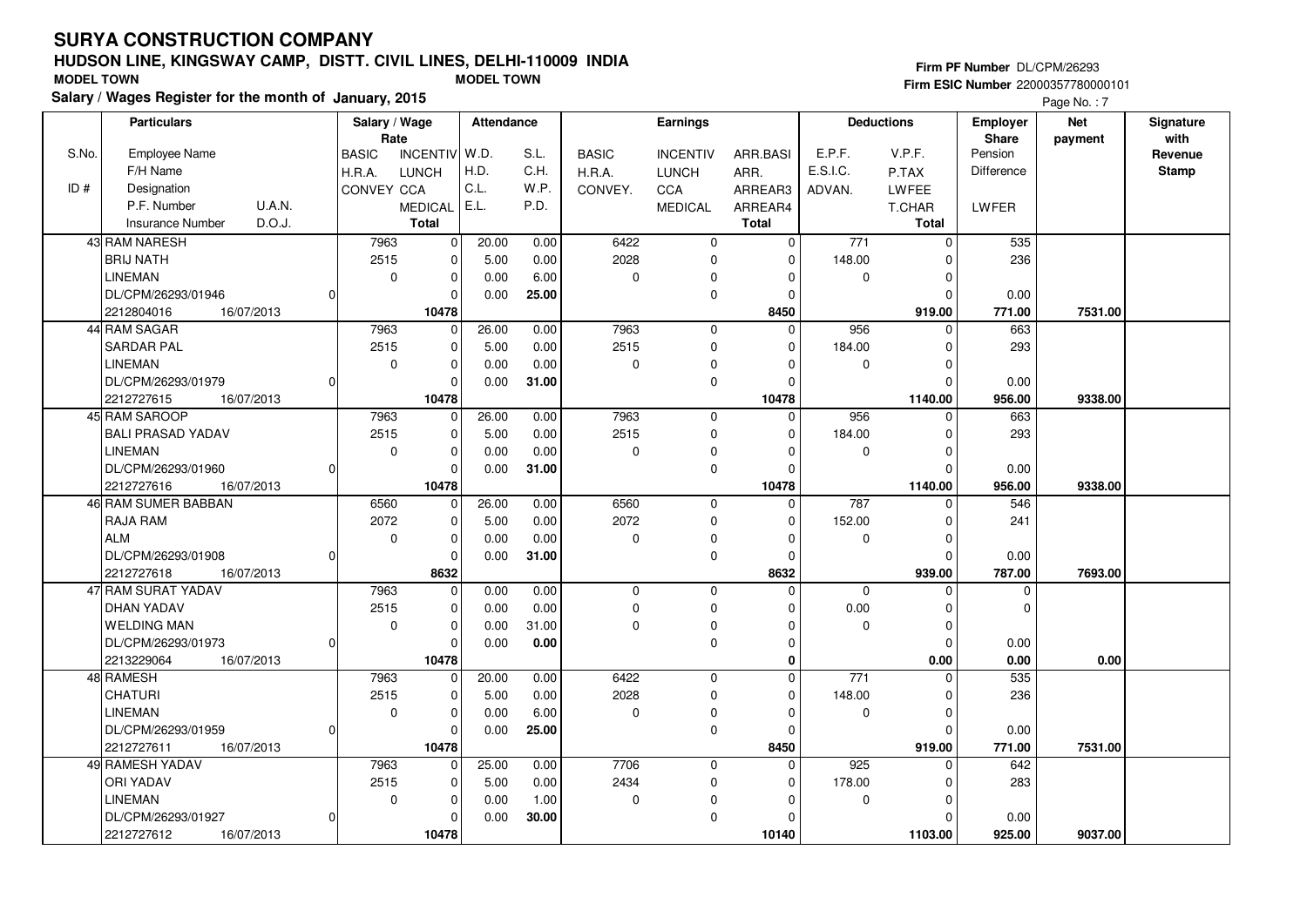ROHTASH SINGH

DL/CPM/26293/01944

ALM

#### **HUDSON LINE, KINGSWAY CAMP, DISTT. CIVIL LINES, DELHI-110009 INDIAFirm ESIC Number** 22000357780000101 **MODEL TOWN MODEL TOWN**

 2072 $\overline{0}$ 

0

1013583465 **8632**

 $\overline{0}$  $\overline{0}$  $\overline{0}$ 8632  5.00 0.000.00

 0.00 0.00**31.00**

**Salary / Wages Register for the month of January, 2015**

|       |                                   |          |                       |                |            |       |               |                 |              |             |                   |            | Page No.: 8 |              |
|-------|-----------------------------------|----------|-----------------------|----------------|------------|-------|---------------|-----------------|--------------|-------------|-------------------|------------|-------------|--------------|
|       | <b>Particulars</b>                |          | Salary / Wage<br>Rate |                | Attendance |       |               | <b>Earnings</b> |              |             | <b>Deductions</b> | Employer   | <b>Net</b>  | Signature    |
|       |                                   |          |                       |                |            |       |               |                 |              |             |                   | Share      | payment     | with         |
| S.No. | <b>Employee Name</b>              |          | <b>BASIC</b>          | INCENTIV W.D.  |            | S.L.  | <b>BASIC</b>  | <b>INCENTIV</b> | ARR.BASI     | E.P.F.      | V.P.F.            | Pension    |             | Revenue      |
|       | F/H Name                          |          | H.R.A.                | <b>LUNCH</b>   | H.D.       | C.H.  | <b>H.R.A.</b> | <b>LUNCH</b>    | ARR.         | E.S.I.C.    | P.TAX             | Difference |             | <b>Stamp</b> |
| ID#   | Designation                       |          | CONVEY CCA            |                | C.L.       | W.P.  | CONVEY.       | CCA             | ARREAR3      | ADVAN.      | LWFEE             |            |             |              |
|       | <b>U.A.N.</b><br>P.F. Number      |          |                       | <b>MEDICAL</b> | E.L.       | P.D.  |               | <b>MEDICAL</b>  | ARREAR4      |             | T.CHAR            | LWFER      |             |              |
|       | D.O.J.<br><b>Insurance Number</b> |          |                       | <b>Total</b>   |            |       |               |                 | <b>Total</b> |             | <b>Total</b>      |            |             |              |
|       | 50 RAMU CHAUHAN                   |          | 6560                  | $\overline{0}$ | 25.00      | 0.00  | 6348          | $\Omega$        | $\Omega$     | 762         | $\Omega$          | 529        |             |              |
|       | MAHKU CHAUHAN                     |          | 2072                  | $\Omega$       | 5.00       | 0.00  | 2005          | $\Omega$        | $\Omega$     | 147.00      | $\Omega$          | 233        |             |              |
|       | <b>ALM</b>                        |          | 0                     | $\Omega$       | 0.00       | 1.00  | $\Omega$      | $\Omega$        | $\Omega$     | $\mathbf 0$ | $\Omega$          |            |             |              |
|       | DL/CPM/26293/01967                | 0        |                       | $\Omega$       | 0.00       | 30.00 |               | $\Omega$        | 0            |             | 0                 | 0.00       |             |              |
|       | 2212778067<br>16/07/2013          |          |                       | 8632           |            |       |               |                 | 8353         |             | 909.00            | 762.00     | 7444.00     |              |
|       | 51 RANJEET                        |          | 7963                  | $\Omega$       | 26.00      | 0.00  | 7963          | $\Omega$        | $\Omega$     | 956         | $\Omega$          | 663        |             |              |
|       | <b>MAHADEV PASWAN</b>             |          | 2515                  | $\Omega$       | 5.00       | 0.00  | 2515          | $\Omega$        | $\Omega$     | 184.00      | $\Omega$          | 293        |             |              |
|       | <b>LINEMAN</b>                    |          | 0                     | $\Omega$       | 0.00       | 0.00  | $\Omega$      | 0               | $\Omega$     | 0           | $\Omega$          |            |             |              |
|       | DL/CPM/26293/01945                | 0        |                       | $\Omega$       | 0.00       | 31.00 |               | $\Omega$        | $\Omega$     |             | $\Omega$          | 0.00       |             |              |
|       | 16/07/2013<br>1013583468          |          |                       | 10478          |            |       |               |                 | 10478        |             | 1140.00           | 956.00     | 9338.00     |              |
|       | 52 RANJEET KUMAR                  |          | 6560                  | $\mathbf 0$    | 24.00      | 0.00  | 6137          | $\mathbf{0}$    | $\mathbf 0$  | 736         | $\Omega$          | 511        |             |              |
|       | <b>BASDEV</b>                     |          | 2072                  | $\Omega$       | 5.00       | 0.00  | 1938          | $\Omega$        | $\Omega$     | 142.00      | $\Omega$          | 225        |             |              |
|       | <b>ALM</b>                        |          | 0                     | $\Omega$       | 0.00       | 2.00  | $\Omega$      | $\Omega$        | $\Omega$     | $\Omega$    | $\Omega$          |            |             |              |
|       | DL/CPM/26293/01909                | $\Omega$ |                       | $\Omega$       | 0.00       | 29.00 |               | $\Omega$        | $\Omega$     |             | $\Omega$          | 0.00       |             |              |
|       | 2212727619<br>16/07/2013          |          |                       | 8632           |            |       |               |                 | 8075         |             | 878.00            | 736.00     | 7197.00     |              |
|       | 53 RAVINDER PAL                   |          | 7963                  | $\Omega$       | 26.00      | 0.00  | 7963          | $\Omega$        | $\mathbf 0$  | 956         | $\Omega$          | 663        |             |              |
|       | <b>SARDAR PAL</b>                 |          | 2515                  | $\Omega$       | 5.00       | 0.00  | 2515          | $\Omega$        | 0            | 184.00      | $\Omega$          | 293        |             |              |
|       | <b>LINEMAN</b>                    |          | 0                     | $\Omega$       | 0.00       | 0.00  | $\Omega$      | $\Omega$        | 0            | $\mathbf 0$ | $\Omega$          |            |             |              |
|       | DL/CPM/26293/01928                | $\Omega$ |                       | $\Omega$       | 0.00       | 31.00 |               | $\Omega$        | $\Omega$     |             | O                 | 0.00       |             |              |
|       | 2212727621<br>16/07/2013          |          |                       | 10478          |            |       |               |                 | 10478        |             | 1140.00           | 956.00     | 9338.00     |              |
|       | 54 RISHI KUMAR                    |          | 7963                  | $\Omega$       | 26.00      | 0.00  | 7963          | $\Omega$        | $\Omega$     | 956         | $\Omega$          | 663        |             |              |
|       | DEVDUTT SHARMA                    |          | 2515                  | $\Omega$       | 5.00       | 0.00  | 2515          | $\Omega$        | $\Omega$     | 184.00      | $\Omega$          | 293        |             |              |
|       | <b>TO</b>                         |          | 0                     | $\Omega$       | 0.00       | 0.00  | $\Omega$      | $\mathbf 0$     | 0            | $\mathbf 0$ | $\Omega$          |            |             |              |
|       | DL/CPM/26293/01922                | 0        |                       | $\Omega$       | 0.00       | 31.00 |               | $\Omega$        | $\Omega$     |             | $\Omega$          | 0.00       |             |              |
|       | 1013583480<br>16/07/2013          |          |                       | 10478          |            |       |               |                 | 10478        |             | 1140.00           | 956.00     | 9338.00     |              |
|       | 55 SACHIN RUHELA                  |          | 6560                  | $\Omega$       | 25.00      | 0.00  | 6348          | $\Omega$        | $\Omega$     | 762         | $\Omega$          | 529        |             |              |
|       | LAXMAN SINGH RUHELA               |          | 2072                  | $\Omega$       | 5.00       | 0.00  | 2005          | $\Omega$        | $\Omega$     | 147.00      | <sup>0</sup>      | 233        |             |              |
|       | <b>ALM</b>                        |          | 0                     | $\Omega$       | 0.00       | 1.00  | $\mathbf 0$   | $\mathbf 0$     | $\Omega$     | 0           | $\Omega$          |            |             |              |
|       | DL/CPM/26293/01919                | 0        |                       | $\mathbf 0$    | 0.00       | 30.00 |               | $\Omega$        | $\Omega$     |             | $\Omega$          | 0.00       |             |              |
|       | 16/07/2013<br>2212778081          |          |                       | 8632           |            |       |               |                 | 8353         |             | 909.00            | 762.00     | 7444.00     |              |
|       | 56 SANDEEP KUMAR                  |          | 6560                  | $\overline{0}$ | 26.00      | 0.00  | 6560          | $\mathbf 0$     | $\Omega$     | 787         | $\mathbf 0$       | 546        |             |              |

 2072 $\overline{0}$ 

16/07/2013 **787.00**

 $\overline{0}$  $\overline{0}$  $\overline{0}$  **8632**  152.00 $\overline{0}$ 

 $\overline{0}$ 

241

 0.00787.00

 $\overline{0}$  $\overline{0}$ 939.00

 **939.00 7693.00**

 $\overline{0}$  $\overline{0}$  $\overline{0}$ 

#### **Firm PF Number** DL/CPM/26293

Page No. : 8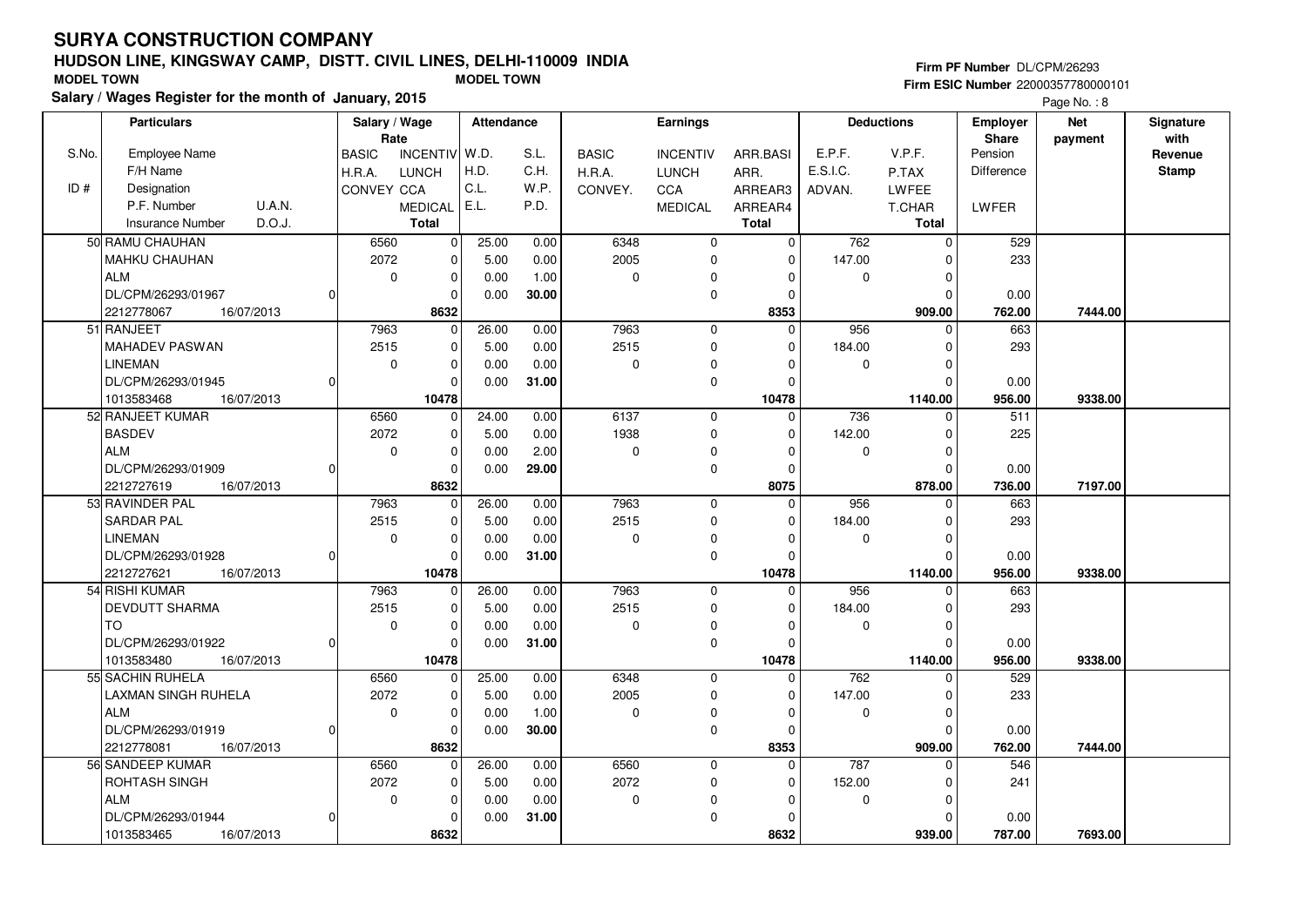KALLULINEMAN

2212727628 **10478**

DL/CPM/26293/01911

16/07/2013

#### **HUDSON LINE, KINGSWAY CAMP, DISTT. CIVIL LINES, DELHI-110009 INDIAFirm ESIC Number** 22000357780000101 **MODEL TOWN MODEL TOWN**

 2515 $\overline{0}$ 

0

 $\overline{0}$  $\overline{0}$  $\overline{0}$ 10478  5.00 0.000.00

 0.00 0.00**31.00**

**Salary / Wages Register for the month of January, 2015**

|       |                              |               |                |            |       |              |                 |              |              |                   |                   | Page No.: 9 |              |
|-------|------------------------------|---------------|----------------|------------|-------|--------------|-----------------|--------------|--------------|-------------------|-------------------|-------------|--------------|
|       | <b>Particulars</b>           | Salary / Wage |                | Attendance |       |              | Earnings        |              |              | <b>Deductions</b> | <b>Employer</b>   | <b>Net</b>  | Signature    |
|       |                              | Rate          |                |            |       |              |                 |              |              |                   | <b>Share</b>      | payment     | with         |
| S.No. | <b>Employee Name</b>         | <b>BASIC</b>  | INCENTIV W.D.  |            | S.L.  | <b>BASIC</b> | <b>INCENTIV</b> | ARR.BASI     | E.P.F.       | V.P.F.            | Pension           |             | Revenue      |
|       | F/H Name                     | H.R.A.        | <b>LUNCH</b>   | H.D.       | C.H.  | H.R.A.       | <b>LUNCH</b>    | ARR.         | E.S.I.C.     | P.TAX             | <b>Difference</b> |             | <b>Stamp</b> |
| ID#   | Designation                  | CONVEY CCA    |                | C.L.       | W.P.  | CONVEY.      | CCA             | ARREAR3      | ADVAN.       | LWFEE             |                   |             |              |
|       | P.F. Number<br><b>U.A.N.</b> |               | <b>MEDICAL</b> | E.L.       | P.D.  |              | <b>MEDICAL</b>  | ARREAR4      |              | T.CHAR            | LWFER             |             |              |
|       | D.O.J.<br>Insurance Number   |               | <b>Total</b>   |            |       |              |                 | <b>Total</b> |              | <b>Total</b>      |                   |             |              |
|       | 57 SANJEET YADAV             | 6560          | $\Omega$       | 0.00       | 0.00  | $\Omega$     | $\Omega$        | $\Omega$     | $\mathbf{0}$ | $\Omega$          | $\Omega$          |             |              |
|       | <b>HARIHAR YADAV</b>         | 2072          | $\Omega$       | 0.00       | 0.00  | $\Omega$     | $\Omega$        | O            | 0.00         | ∩                 | $\sqrt{2}$        |             |              |
|       | l ALM                        | 0             | $\Omega$       | 0.00       | 31.00 | $\Omega$     | $\Omega$        | n            | $\Omega$     | $\Omega$          |                   |             |              |
|       | DL/CPM/26293/01918           |               | $\Omega$       | 0.00       | 0.00  |              | $\Omega$        | $\Omega$     |              | $\Omega$          | 0.00              |             |              |
|       | 16/07/2013<br>1112820322     |               | 8632           |            |       |              |                 | $\bf{0}$     |              | 0.00              | 0.00              | 0.00        |              |
|       | 58 SARVAN PAL                | 6560          | $\mathbf 0$    | 26.00      | 0.00  | 6560         | $\mathbf 0$     | $\mathbf 0$  | 787          | $\Omega$          | 546               |             |              |
|       | <b>RAM SAGAR</b>             | 2072          | $\Omega$       | 5.00       | 0.00  | 2072         | $\Omega$        | $\Omega$     | 152.00       | $\Omega$          | 241               |             |              |
|       | <b>ALM</b>                   | $\mathbf 0$   | $\Omega$       | 0.00       | 0.00  | $\Omega$     | $\Omega$        | $\Omega$     | $\Omega$     | $\Omega$          |                   |             |              |
|       | DL/CPM/26293/01947           |               | $\Omega$       | 0.00       | 31.00 |              | $\Omega$        | $\Omega$     |              | $\Omega$          | 0.00              |             |              |
|       | 16/07/2013<br>1013585115     |               | 8632           |            |       |              |                 | 8632         |              | 939.00            | 787.00            | 7693.00     |              |
|       | 59 SATENDER KUMAR            | 7963          | $\mathbf 0$    | 24.00      | 0.00  | 7449         | $\mathbf 0$     | $\mathbf 0$  | 894          | $\Omega$          | 621               |             |              |
|       | <b>NATHU RAM</b>             | 2515          | $\Omega$       | 5.00       | 0.00  | 2353         | $\mathbf 0$     | $\Omega$     | 172.00       | $\Omega$          | 273               |             |              |
|       | <b>LINEMAN</b>               | 0             | $\Omega$       | 0.00       | 2.00  | $\Omega$     | $\Omega$        | $\Omega$     | 0            | $\Omega$          |                   |             |              |
|       | DL/CPM/26293/01898           |               | $\Omega$       | 0.00       | 29.00 |              | $\Omega$        | O            |              | $\Omega$          | 0.00              |             |              |
|       | 16/07/2013<br>1013583479     |               | 10478          |            |       |              |                 | 9802         |              | 1066.00           | 894.00            | 8736.00     |              |
|       | 60 SATPAL RANGEELA           | 7963          | $\overline{0}$ | 26.00      | 0.00  | 7963         | $\mathbf 0$     | 0            | 956          | $\Omega$          | 663               |             |              |
|       | <b>OMI</b>                   | 2515          | $\Omega$       | 5.00       | 0.00  | 2515         | $\Omega$        | $\mathbf 0$  | 184.00       | ∩                 | 293               |             |              |
|       | <b>LINEMAN</b>               | 0             | $\Omega$       | 0.00       | 0.00  | $\Omega$     | $\Omega$        | $\Omega$     | $\mathbf 0$  | $\Omega$          |                   |             |              |
|       | DL/CPM/26293/01934           |               | $\Omega$       | 0.00       | 31.00 |              | $\Omega$        | O            |              | $\Omega$          | 0.00              |             |              |
|       | 16/07/2013<br>2212778090     |               | 10478          |            |       |              |                 | 10478        |              | 1140.00           | 956.00            | 9338.00     |              |
|       | 61 SATYA NARAYAN             | 6560          | $\Omega$       | 20.00      | 0.00  | 5290         | $\Omega$        | $\Omega$     | 635          | $\Omega$          | 441               |             |              |
|       | <b>DEVTADIN</b>              | 2072          | $\Omega$       | 5.00       | 0.00  | 1671         | $\Omega$        | $\Omega$     | 122.00       |                   | 194               |             |              |
|       | l alm                        | $\Omega$      | $\Omega$       | 0.00       | 6.00  | $\Omega$     | $\Omega$        | $\Omega$     | $\Omega$     | $\Omega$          |                   |             |              |
|       | DL/CPM/26293/01910           |               | $\Omega$       | 0.00       | 25.00 |              | $\Omega$        | 0            |              | $\Omega$          | 0.00              |             |              |
|       | 16/07/2013<br>2212727623     |               | 8632           |            |       |              |                 | 6961         |              | 757.00            | 635.00            | 6204.00     |              |
|       | 62 SHIV KUMAR                | 7963          | $\Omega$       | 21.00      | 0.00  | 6679         | $\mathbf 0$     | $\Omega$     | 801          | $\Omega$          | 556               |             |              |
|       | <b>LAXMAN PRASAD</b>         | 2515          | $\Omega$       | 5.00       | 0.00  | 2109         | $\Omega$        | $\Omega$     | 154.00       |                   | 245               |             |              |
|       | <b>LINEMAN</b>               | 0             | $\Omega$       | 0.00       | 5.00  | $\Omega$     | 0               | $\Omega$     | $\Omega$     | $\Omega$          |                   |             |              |
|       | DL/CPM/26293/01961           |               | $\Omega$       | 0.00       | 26.00 |              | $\Omega$        | n            |              | $\Omega$          | 0.00              |             |              |
|       | 2212727626<br>16/07/2013     |               | 10478          |            |       |              |                 | 8788         |              | 955.00            | 801.00            | 7833.00     |              |
|       | 63 SHIV NARAYAN              | 7963          | $\Omega$       | 26.00      | 0.00  | 7963         | $\mathbf 0$     | $\Omega$     | 956          | $\Omega$          | 663               |             |              |

 2515 $\overline{0}$ 

16/07/2013 **956.00**

 $\overline{0}$  $\overline{0}$  $\overline{0}$  **10478**  184.00 $\overline{0}$ 

 $\overline{\phantom{0}}$ 

 $\overline{0}$  $\overline{0}$ 

 **1140.00 9338.00**

293

 0.00956.00

 $\overline{\phantom{0}}$  $\overline{\phantom{0}}$  $\overline{\phantom{0}}$  **Firm PF Number** DL/CPM/26293

Page No. : 9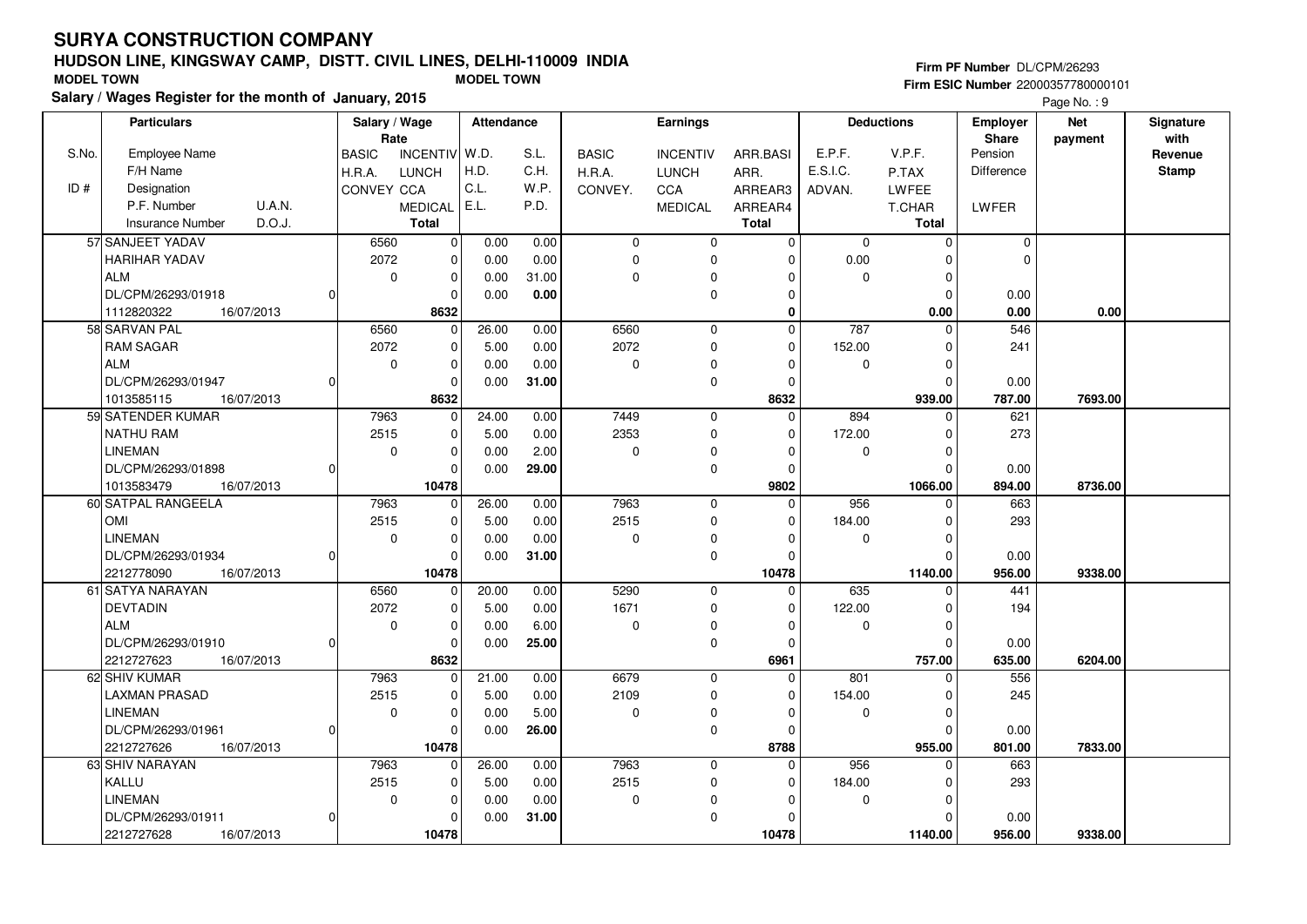RADHEY SHYAM

 $2213840049$ 

DL/CPM/26293/01913

16/07/2013

ALM

#### **HUDSON LINE, KINGSWAY CAMP, DISTT. CIVIL LINES, DELHI-110009 INDIAFirm ESIC Number** 22000357780000101 **MODEL TOWN MODEL TOWN**

 2072 $\overline{\phantom{0}}$ 

0

 $\overline{0}$  $\overline{0}$  $\overline{0}$ 8632  5.00 0.000.00

 0.00 0.00**31.00**

**Salary / Wages Register for the month of January, 2015**

|       |                              |                       |              |                |            |       |              |                 |                |             |                   |                   | Page No.: 10 |              |
|-------|------------------------------|-----------------------|--------------|----------------|------------|-------|--------------|-----------------|----------------|-------------|-------------------|-------------------|--------------|--------------|
|       | <b>Particulars</b>           | Salary / Wage<br>Rate |              |                | Attendance |       |              | Earnings        |                |             | <b>Deductions</b> | Employer          | <b>Net</b>   | Signature    |
|       |                              |                       |              |                |            |       |              |                 |                |             |                   | Share             | payment      | with         |
| S.No. | <b>Employee Name</b>         |                       | <b>BASIC</b> | INCENTIV W.D.  |            | S.L.  | <b>BASIC</b> | <b>INCENTIV</b> | ARR.BASI       | E.P.F.      | V.P.F.            | Pension           |              | Revenue      |
|       | F/H Name                     |                       | H.R.A.       | <b>LUNCH</b>   | H.D.       | C.H.  | H.R.A.       | <b>LUNCH</b>    | ARR.           | E.S.I.C.    | P.TAX             | <b>Difference</b> |              | <b>Stamp</b> |
| ID#   | Designation                  |                       | CONVEY CCA   |                | C.L.       | W.P.  | CONVEY.      | CCA             | ARREAR3        | ADVAN.      | <b>LWFEE</b>      |                   |              |              |
|       | P.F. Number<br><b>U.A.N.</b> |                       |              | <b>MEDICAL</b> | E.L.       | P.D.  |              | <b>MEDICAL</b>  | ARREAR4        |             | T.CHAR            | LWFER             |              |              |
|       | D.O.J.<br>Insurance Number   |                       |              | <b>Total</b>   |            |       |              |                 | <b>Total</b>   |             | <b>Total</b>      |                   |              |              |
|       | 64 SHREE CHAND               |                       | 6560         | $\Omega$       | 26.00      | 0.00  | 6560         | $\Omega$        | $\mathbf 0$    | 787         | $\Omega$          | 546               |              |              |
|       | <b>HARGYAN SINGH</b>         |                       | 2072         | $\Omega$       | 5.00       | 0.00  | 2072         | 0               | $\mathbf 0$    | 152.00      | $\Omega$          | 241               |              |              |
|       | <b>ALM</b>                   |                       | $\mathbf{0}$ | $\Omega$       | 0.00       | 0.00  | $\Omega$     | 0               | $\Omega$       | $\mathbf 0$ | $\Omega$          |                   |              |              |
|       | DL/CPM/26293/01962           | 0                     |              | $\Omega$       | 0.00       | 31.00 |              | 0               | $\Omega$       |             | $\Omega$          | 0.00              |              |              |
|       | 16/07/2013<br>2212727630     |                       |              | 8632           |            |       |              |                 | 8632           |             | 939.00            | 787.00            | 7693.00      |              |
|       | 65 SHRI BHAGWAN              |                       | 6560         | $\Omega$       | 24.00      | 0.00  | 6137         | $\Omega$        | $\Omega$       | 736         | $\Omega$          | 511               |              |              |
|       | LT SATYA NARAIN              |                       | 2072         | $\Omega$       | 5.00       | 0.00  | 1938         | $\Omega$        | $\overline{0}$ | 142.00      | $\Omega$          | 225               |              |              |
|       | <b>ALM</b>                   |                       | $\Omega$     | $\Omega$       | 0.00       | 2.00  | $\Omega$     | 0               | $\mathbf 0$    | $\Omega$    | $\Omega$          |                   |              |              |
|       | DL/CPM/26293/01977           | 0                     |              | $\Omega$       | 0.00       | 29.00 |              | $\Omega$        | $\mathbf 0$    |             | $\mathbf 0$       | 0.00              |              |              |
|       | 2212921960<br>16/07/2013     |                       |              | 8632           |            |       |              |                 | 8075           |             | 878.00            | 736.00            | 7197.00      |              |
|       | 66 SHRIDHAR YADAV            |                       | 7963         | $\Omega$       | 26.00      | 0.00  | 7963         | $\Omega$        | $\Omega$       | 956         | $\Omega$          | 663               |              |              |
|       | <b>GANESH YADAV</b>          |                       | 2515         | $\Omega$       | 5.00       | 0.00  | 2515         | $\Omega$        | $\mathbf 0$    | 184.00      | $\Omega$          | 293               |              |              |
|       | <b>LINEMAN</b>               |                       | $\mathbf 0$  | $\Omega$       | 0.00       | 0.00  | $\Omega$     | 0               | $\Omega$       | $\mathbf 0$ | $\Omega$          |                   |              |              |
|       | DL/CPM/26293/01929           | 0                     |              | 0              | 0.00       | 31.00 |              | $\Omega$        | $\Omega$       |             | $\Omega$          | 0.00              |              |              |
|       | 2212727631<br>16/07/2013     |                       |              | 10478          |            |       |              |                 | 10478          |             | 1140.00           | 956.00            | 9338.00      |              |
|       | 67 SHYAM LAL                 |                       | 7963         | $\overline{0}$ | 26.00      | 0.00  | 7963         | 0               | 0              | 956         | $\Omega$          | 663               |              |              |
|       | <b>CHANDER BHAN</b>          |                       | 2515         | $\overline{0}$ | 5.00       | 0.00  | 2515         | 0               | $\overline{0}$ | 184.00      | $\Omega$          | 293               |              |              |
|       | <b>LINEMAN</b>               |                       | $\mathbf 0$  | $\mathbf 0$    | 0.00       | 0.00  | $\Omega$     | 0               | $\mathbf 0$    | $\mathbf 0$ | $\Omega$          |                   |              |              |
|       | DL/CPM/26293/01938           | 0                     |              | $\Omega$       | 0.00       | 31.00 |              | $\Omega$        | $\Omega$       |             | $\Omega$          | 0.00              |              |              |
|       | 2212731715<br>16/07/2013     |                       |              | 10478          |            |       |              |                 | 10478          |             | 1140.00           | 956.00            | 9338.00      |              |
|       | 68 SOM PAL                   |                       | 6560         | $\mathbf{0}$   | 26.00      | 0.00  | 6560         | $\mathbf 0$     | $\mathbf 0$    | 787         | $\Omega$          | 546               |              |              |
|       | <b>TOTA RAM</b>              |                       | 2072         | $\Omega$       | 5.00       | 0.00  | 2072         | $\mathbf 0$     | $\mathbf 0$    | 152.00      | $\Omega$          | 241               |              |              |
|       | <b>ALM</b>                   |                       | $\mathbf 0$  | $\Omega$       | 0.00       | 0.00  | $\Omega$     | 0               | $\Omega$       | 0           | $\Omega$          |                   |              |              |
|       | DL/CPM/26293/01978           | 0                     |              | $\Omega$       | 0.00       | 31.00 |              | $\Omega$        | $\Omega$       |             | $\Omega$          | 0.00              |              |              |
|       | 16/07/2013<br>2212727633     |                       |              | 8632           |            |       |              |                 | 8632           |             | 939.00            | 787.00            | 7693.00      |              |
|       | 69 SONE LAL                  |                       | 6560         | $\mathbf 0$    | 26.00      | 0.00  | 6560         | $\mathbf 0$     | $\Omega$       | 787         | $\Omega$          | 546               |              |              |
|       | <b>JAGDISH PRASAD</b>        |                       | 2072         | $\Omega$       | 5.00       | 0.00  | 2072         | $\Omega$        | $\mathbf 0$    | 152.00      | $\Omega$          | 241               |              |              |
|       | <b>ALM</b>                   |                       | $\Omega$     | $\Omega$       | 0.00       | 0.00  | $\Omega$     | $\Omega$        | $\Omega$       | $\Omega$    | $\Omega$          |                   |              |              |
|       | DL/CPM/26293/01970           | 0                     |              | 0              | 0.00       | 31.00 |              | $\Omega$        | $\Omega$       |             | $\Omega$          | 0.00              |              |              |
|       | 16/07/2013<br>2212815710     |                       |              | 8632           |            |       |              |                 | 8632           |             | 939.00            | 787.00            | 7693.00      |              |
|       | 70 SONU                      |                       | 6560         | $\overline{0}$ | 26.00      | 0.00  | 6560         | $\Omega$        | $\mathbf 0$    | 787         | $\mathbf 0$       | 546               |              |              |

 2072 $\overline{0}$ 

16/07/2013 **787.00**

 $\overline{0}$  $\overline{0}$  $\overline{0}$  **8632**  152.00 $\overline{0}$ 

 $\overline{0}$ 

241

 0.00787.00

 $\overline{0}$  $\overline{0}$ 939.00

 **939.00 7693.00**

 $\overline{0}$  $\overline{0}$  $\overline{0}$ 

#### **Firm PF Number** DL/CPM/26293

Page No. : 10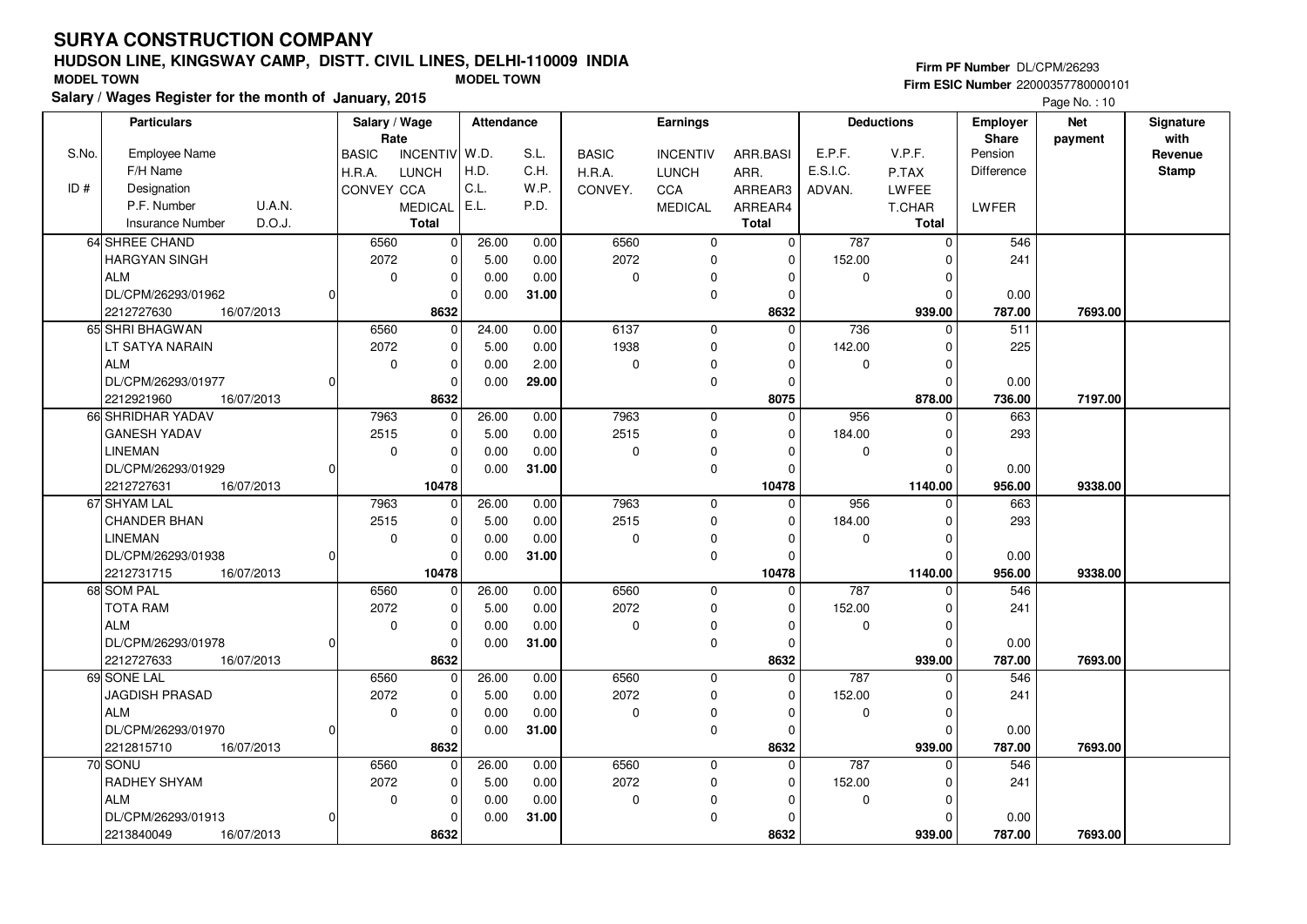DL/CPM/26293/01924

DL/CPM/26293/01943

1013668674 **10478**

1013583463 **8632**

<sup>77</sup> SURESH PALRAM SAWROOP

ALM

16/07/2013

16/07/2013

 $|0|$ 

 $\Omega$ 

#### **HUDSON LINE, KINGSWAY CAMP, DISTT. CIVIL LINES, DELHI-110009 INDIAFirm ESIC Number** 22000357780000101 **MODEL TOWN MODEL TOWN**

 $\overline{0}$ 10478 0.00

26.00 5.00 0.000.00

**29.00**

 0.00 0.00 0.00**31.00**

 $\overline{0}$ 

 $\overline{0}$  $\overline{0}$  $\overline{0}$ 8632

 6560 2072 $\overline{0}$ 

**Salary / Wages Register for the month ofJanuary, 2015**

|       | alary / wages Register for the month of January, 2015 |  |                   |                            |        |            |              |                 |              | Page No.: 11      |              |                                 |                       |                   |
|-------|-------------------------------------------------------|--|-------------------|----------------------------|--------|------------|--------------|-----------------|--------------|-------------------|--------------|---------------------------------|-----------------------|-------------------|
|       | <b>Particulars</b>                                    |  |                   | Salary / Wage<br>Rate      |        | Attendance | Earnings     |                 |              | <b>Deductions</b> |              | <b>Employer</b><br><b>Share</b> | <b>Net</b><br>payment | Signature<br>with |
| S.No. | <b>Employee Name</b>                                  |  | <b>BASIC</b>      | INCENTIV W.D.              |        | S.L.       | <b>BASIC</b> | <b>INCENTIV</b> | ARR.BASI     | E.P.F.            | V.P.F.       | Pension                         |                       | Revenue           |
|       | F/H Name                                              |  | H.R.A.            | <b>LUNCH</b>               | H.D.   | C.H.       | H.R.A.       | <b>LUNCH</b>    | ARR.         | E.S.I.C.          | P.TAX        | <b>Difference</b>               |                       | <b>Stamp</b>      |
| ID#   | Designation                                           |  | <b>CONVEY CCA</b> |                            | C.L.   | W.P.       | CONVEY.      | <b>CCA</b>      | ARREAR3      | ADVAN.            | LWFEE        |                                 |                       |                   |
|       | <b>U.A.N.</b><br>P.F. Number                          |  |                   | <b>MEDICAL</b>             | l E.L. | P.D.       |              | <b>MEDICAL</b>  | ARREAR4      |                   | T.CHAR       | LWFER                           |                       |                   |
|       | D.O.J.<br><b>Insurance Number</b>                     |  |                   | <b>Total</b>               |        |            |              |                 | <b>Total</b> |                   | Total        |                                 |                       |                   |
|       | 71 SUBHASH SINGH                                      |  | 7963              | $\Omega$                   | 26.00  | 0.00       | 7963         | $\Omega$        | $\Omega$     | 956               | $\Omega$     | 663                             |                       |                   |
|       | <b>BALWANT SINGH</b>                                  |  | 2515              | $\Omega$                   | 5.00   | 0.00       | 2515         | $\Omega$        | $\Omega$     | 184.00            | 0            | 293                             |                       |                   |
|       | <b>LINEMAN</b>                                        |  |                   | 0<br>$\Omega$              | 0.00   | 0.00       | 0            | $\Omega$        |              | $\Omega$          |              |                                 |                       |                   |
|       | DL/CPM/26293/01968                                    |  |                   | $\Omega$                   | 0.00   | 31.00      |              | $\Omega$        |              |                   | $\Omega$     | 0.00                            |                       |                   |
|       | 2212778099<br>16/07/2013                              |  |                   | 10478                      |        |            |              |                 | 10478        |                   | 1140.00      | 956.00                          | 9338.00               |                   |
|       | 72 SUBHASH YADAV                                      |  | 7963              | $\Omega$                   | 25.00  | 0.00       | 7706         | $\mathbf 0$     | $\Omega$     | 925               | $\Omega$     | 642                             |                       |                   |
|       | <b>BANSU YADAV</b>                                    |  | 2515              | $\Omega$                   | 5.00   | 0.00       | 2434         | $\Omega$        | ŋ            | 178.00            | <sup>n</sup> | 283                             |                       |                   |
|       | <b>LINEMAN</b>                                        |  | $\Omega$          | $\Omega$                   | 0.00   | 1.00       | $\mathbf 0$  | $\Omega$        |              | $\Omega$          |              |                                 |                       |                   |
|       | DL/CPM/26293/01930                                    |  |                   | $\Omega$                   | 0.00   | 30.00      |              | $\Omega$        |              |                   | <sup>0</sup> | 0.00                            |                       |                   |
|       | 2212731717<br>16/07/2013                              |  |                   | 10478                      |        |            |              |                 | 10140        |                   | 1103.00      | 925.00                          | 9037.00               |                   |
|       | 73 SUBODH ROY                                         |  | 7963              | $\Omega$                   | 26.00  | 0.00       | 7963         | $\mathbf 0$     | $\Omega$     | 956               | $\Omega$     | 663                             |                       |                   |
|       | <b>RAM SEWAK ROY</b>                                  |  | 2515              | $\Omega$                   | 5.00   | 0.00       | 2515         | $\Omega$        |              | 184.00            |              | 293                             |                       |                   |
|       | <b>LINEMAN</b>                                        |  |                   | 0<br>$\Omega$              | 0.00   | 0.00       | 0            | $\Omega$        |              | $\Omega$          |              |                                 |                       |                   |
|       | DL/CPM/26293/01941                                    |  |                   | 0                          | 0.00   | 31.00      |              | $\Omega$        |              |                   | <sup>0</sup> | 0.00                            |                       |                   |
|       | 1011711730<br>16/07/2013                              |  |                   | 10478                      |        |            |              |                 | 10478        |                   | 1140.00      | 956.00                          | 9338.00               |                   |
|       | <b>74 SUKHBIR SINGH</b>                               |  | 6560              | $\Omega$                   | 26.00  | 0.00       | 6560         | $\mathbf 0$     | $\Omega$     | 787               | $\Omega$     | 546                             |                       |                   |
|       | <b>VIJAY PAL SINGH</b>                                |  | 2072              | 0                          | 5.00   | 0.00       | 2072         | 0               | $\Omega$     | 152.00            | <sup>0</sup> | 241                             |                       |                   |
|       | <b>ALM</b>                                            |  | $\mathbf 0$       | $\Omega$                   | 0.00   | 0.00       | $\mathbf 0$  | $\Omega$        |              | $\Omega$          |              |                                 |                       |                   |
|       | DL/CPM/26293/01974                                    |  |                   | $\Omega$                   | 0.00   | 31.00      |              | $\mathbf 0$     |              |                   | $\Omega$     | 0.00                            |                       |                   |
|       | 1013637855<br>16/07/2013                              |  |                   | 8632                       |        |            |              |                 | 8632         |                   | 939.00       | 787.00                          | 7693.00               |                   |
|       | 75 SUNIL KUMAR                                        |  | 7963              | $\Omega$                   | 26.00  | 0.00       | 7963         | $\mathbf 0$     | $\Omega$     | 956               | $\Omega$     | 663                             |                       |                   |
|       | TEJ NARAIN RAI                                        |  | 2515              | $\Omega$                   | 5.00   | 0.00       | 2515         | $\mathbf 0$     | O            | 184.00            | <sup>0</sup> | 293                             |                       |                   |
|       | LINEMAN                                               |  | 0                 | $\Omega$                   | 0.00   | 0.00       | 0            | $\Omega$        |              | $\Omega$          |              |                                 |                       |                   |
|       | DL/CPM/26293/01975                                    |  |                   | $\Omega$                   | 0.00   | 31.00      |              | $\Omega$        |              |                   | $\Omega$     | 0.00                            |                       |                   |
|       | 2213134285<br>16/07/2013                              |  |                   | 10478                      |        |            |              |                 | 10478        |                   | 1140.00      | 956.00                          | 9338.00               |                   |
|       | 76 SURENDER KUMAR                                     |  | 7963              | $\Omega$                   | 24.00  | 0.00       | 7449         | $\mathbf 0$     | $\Omega$     | 894               | 0            | 621                             |                       |                   |
|       | <b>BABU RAM PAL</b>                                   |  | 2515              | $\overline{0}$             | 5.00   | 0.00       | 2353         | $\Omega$        | $\Omega$     | 172.00            | 0            | 273                             |                       |                   |
|       | <b>LINEMAN</b>                                        |  |                   | $\Omega$<br>$\overline{0}$ | 0.00   | 2.00       | $\mathbf 0$  | $\Omega$        | $\Omega$     | $\Omega$          | $\mathbf 0$  |                                 |                       |                   |

 $\overline{0}$   **9802** $\overline{0}$ 

 $\overline{0}$  $\overline{0}$  $\overline{0}$  **8632**  $\overline{0}$ 

 $\overline{0}$ 

 0 $\overline{0}$ 939.00

787 0

 152.00 $\overline{0}$ 

 **1066.00 8736.00**

546

241

 0.00787.00

 **939.00 7693.00**

 0.00894.00

 $\overline{0}$ 

 $\overline{0}$  $\overline{0}$  $\overline{0}$  $\overline{0}$ 

16/07/2013 **894.00**

 6560 2072 $\overline{0}$ 

16/07/2013 **787.00**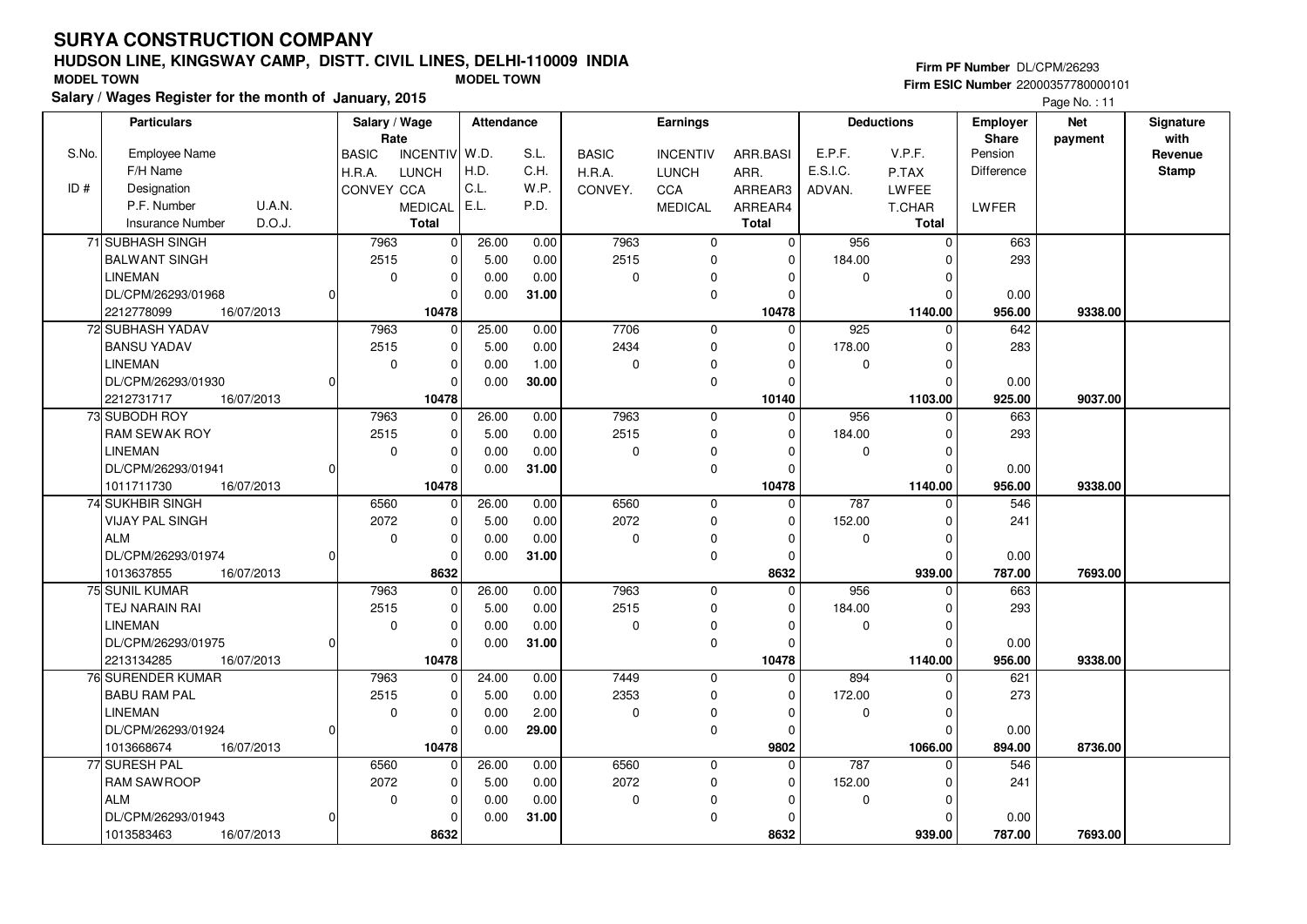DL/CPM/26293/01933

DL/CPM/26293/01965

2212731726 **10478**

84 VIPIN KUMARSHRI KRISHAN

2212728045 **8632**

ALM

16/07/2013

16/07/2013

0

 $\Omega$ 

#### **HUDSON LINE, KINGSWAY CAMP, DISTT. CIVIL LINES, DELHI-110009 INDIAFirm ESIC Number** 22000357780000101 **MODEL TOWN MODEL TOWN**

 $\overline{0}$ 10478 0.00

22.00 5.00 0.000.00

**31.00**

 0.00 0.00 4.00**27.00**

 $\overline{0}$ 

 $\overline{0}$  $\overline{0}$  $\overline{0}$ 8632

 6560 2072 $\overline{0}$ 

**Salary / Wages Register for the month ofJanuary, 2015**

|       | liary / wages Register for the month of January, 2015 |  |                   |                         |       |            |                 |                 | Page No.: 12 |                   |              |                          |                       |                   |
|-------|-------------------------------------------------------|--|-------------------|-------------------------|-------|------------|-----------------|-----------------|--------------|-------------------|--------------|--------------------------|-----------------------|-------------------|
|       | <b>Particulars</b>                                    |  |                   | Salary / Wage<br>Rate   |       | Attendance | <b>Earnings</b> |                 |              | <b>Deductions</b> |              | Employer<br><b>Share</b> | <b>Net</b><br>payment | Signature<br>with |
| S.No. | <b>Employee Name</b>                                  |  | <b>BASIC</b>      | INCENTIV W.D.           |       | S.L.       | <b>BASIC</b>    | <b>INCENTIV</b> | ARR.BASI     | E.P.F.            | V.P.F.       | Pension                  |                       | Revenue           |
|       | F/H Name                                              |  | H.R.A.            | <b>LUNCH</b>            | H.D.  | C.H.       | H.R.A.          | <b>LUNCH</b>    | ARR.         | E.S.I.C.          | P.TAX        | Difference               |                       | <b>Stamp</b>      |
| ID#   | Designation                                           |  | <b>CONVEY CCA</b> |                         | C.L.  | W.P.       | CONVEY.         | <b>CCA</b>      | ARREAR3      | ADVAN.            | LWFEE        |                          |                       |                   |
|       | <b>U.A.N.</b><br>P.F. Number                          |  |                   | MEDICAL E.L.            |       | P.D.       |                 | <b>MEDICAL</b>  | ARREAR4      |                   | T.CHAR       | LWFER                    |                       |                   |
|       | D.O.J.<br><b>Insurance Number</b>                     |  |                   | <b>Total</b>            |       |            |                 |                 | <b>Total</b> |                   | <b>Total</b> |                          |                       |                   |
|       | 78 SUSHIL KUMAR                                       |  | 7963              | $\Omega$                | 26.00 | 0.00       | 7963            | $\mathbf 0$     | $\Omega$     | 956               | $\Omega$     | 663                      |                       |                   |
|       | <b>KRISHAN PAL</b>                                    |  | 2515              | $\mathbf 0$             | 5.00  | 0.00       | 2515            | $\Omega$        | $\Omega$     | 184.00            |              | 293                      |                       |                   |
|       | <b>LINEMAN</b>                                        |  |                   | $\Omega$<br>0           | 0.00  | 0.00       | $\Omega$        | $\Omega$        |              | $\Omega$          |              |                          |                       |                   |
|       | DL/CPM/26293/01963                                    |  |                   | $\Omega$                | 0.00  | 31.00      |                 | 0               |              |                   |              | 0.00                     |                       |                   |
|       | 2212727635<br>16/07/2013                              |  |                   | 10478                   |       |            |                 |                 | 10478        |                   | 1140.00      | 956.00                   | 9338.00               |                   |
|       | 79 UDAY KUMAR                                         |  | 7963              | $\Omega$                | 26.00 | 0.00       | 7963            | 0               | $\Omega$     | 956               | 0            | 663                      |                       |                   |
|       | <b>TEJU SHAH</b>                                      |  | 2515              | $\Omega$                | 5.00  | 0.00       | 2515            | 0               | $\Omega$     | 184.00            |              | 293                      |                       |                   |
|       | <b>LINEMAN</b>                                        |  |                   | $\mathbf 0$<br>$\Omega$ | 0.00  | 0.00       | $\Omega$        | 0               |              | $\Omega$          |              |                          |                       |                   |
|       | DL/CPM/26293/01964                                    |  |                   | $\Omega$                | 0.00  | 31.00      |                 | 0               | O            |                   |              | 0.00                     |                       |                   |
|       | 2212727636<br>16/07/2013                              |  |                   | 10478                   |       |            |                 |                 | 10478        |                   | 1140.00      | 956.00                   | 9338.00               |                   |
|       | 80 UMESH KUMAR                                        |  | 6560              | $\mathbf 0$             | 25.00 | 0.00       | 6348            | 0               | $\mathbf 0$  | 762               | $\Omega$     | 529                      |                       |                   |
|       | <b>LAL CHAND</b>                                      |  | 2072              | $\mathbf 0$             | 5.00  | 0.00       | 2005            | 0               | $\Omega$     | 147.00            |              | 233                      |                       |                   |
|       | <b>ALM</b>                                            |  |                   | $\Omega$<br>0           | 0.00  | 1.00       | $\Omega$        | $\Omega$        |              | $\Omega$          |              |                          |                       |                   |
|       | DL/CPM/26293/01932                                    |  |                   | 0                       | 0.00  | 30.00      |                 | $\Omega$        |              |                   | O            | 0.00                     |                       |                   |
|       | 2212731721<br>16/07/2013                              |  |                   | 8632                    |       |            |                 |                 | 8353         |                   | 909.00       | 762.00                   | 7444.00               |                   |
|       | 81 VASHIST                                            |  | 6560              | $\Omega$                | 26.00 | 0.00       | 6560            | 0               | $\mathbf 0$  | 787               | n            | 546                      |                       |                   |
|       | <b>RAM DARSH YADAV</b>                                |  | 2072              | $\Omega$                | 5.00  | 0.00       | 2072            | 0               | $\Omega$     | 152.00            |              | 241                      |                       |                   |
|       | <b>ALM</b>                                            |  |                   | $\Omega$<br>$\mathbf 0$ | 0.00  | 0.00       | $\Omega$        | 0               | $\Omega$     | $\Omega$          |              |                          |                       |                   |
|       | DL/CPM/26293/01935                                    |  |                   | $\Omega$                | 0.00  | 31.00      |                 | 0               | $\Omega$     |                   | 0            | 0.00                     |                       |                   |
|       | 2212778139<br>16/07/2013                              |  |                   | 8632                    |       |            |                 |                 | 8632         |                   | 939.00       | 787.00                   | 7693.00               |                   |
|       | 82 VEER PAL                                           |  | 6560              | $\Omega$                | 26.00 | 0.00       | 6560            | 0               | $\Omega$     | 787               | <sup>0</sup> | 546                      |                       |                   |
|       | CHHOTE LAL                                            |  | 2072              | $\mathbf 0$             | 5.00  | 0.00       | 2072            | 0               | $\Omega$     | 152.00            |              | 241                      |                       |                   |
|       | <b>ALM</b>                                            |  |                   | 0<br>0                  | 0.00  | 0.00       | $\Omega$        | $\Omega$        |              | $\Omega$          |              |                          |                       |                   |
|       | DL/CPM/26293/01897                                    |  |                   | $\mathbf 0$             | 0.00  | 31.00      |                 | 0               | O            |                   | $\Omega$     | 0.00                     |                       |                   |
|       | 1013583474<br>16/07/2013                              |  |                   | 8632                    |       |            |                 |                 | 8632         |                   | 939.00       | 787.00                   | 7693.00               |                   |
|       | 83 VIJAY KUMAR                                        |  | 7963              | $\Omega$                | 26.00 | 0.00       | 7963            | 0               | $\Omega$     | 956               | <sup>n</sup> | 663                      |                       |                   |
|       | SIRJANAND SINGH                                       |  | 2515              | $\mathbf 0$             | 5.00  | 0.00       | 2515            | $\Omega$        | O            | 184.00            |              | 293                      |                       |                   |
|       | LINEMAN                                               |  | $\Omega$          | $\mathbf{0}$            | 0.00  | 0.00       | $\Omega$        | $\Omega$        | 0            | $\Omega$          | $\mathbf{0}$ |                          |                       |                   |

 $\overline{0}$   **10478** $\overline{0}$ 

 $\overline{0}$  $\overline{0}$  $\overline{0}$  **7519**  $\overline{0}$ 

 $\overline{0}$ 

 0 $\overline{0}$ 818.00

686 0

 132.00 $\overline{0}$ 

 **1140.00 9338.00**

476

210

 0.00686.00

 **818.00 6701.00**

 0.00956.00

 $\overline{0}$ 

 $\overline{0}$  $\overline{0}$  $\overline{0}$  $\overline{0}$ 

16/07/2013 **956.00**

 5714 1805 $\overline{0}$ 

16/07/2013 **686.00**